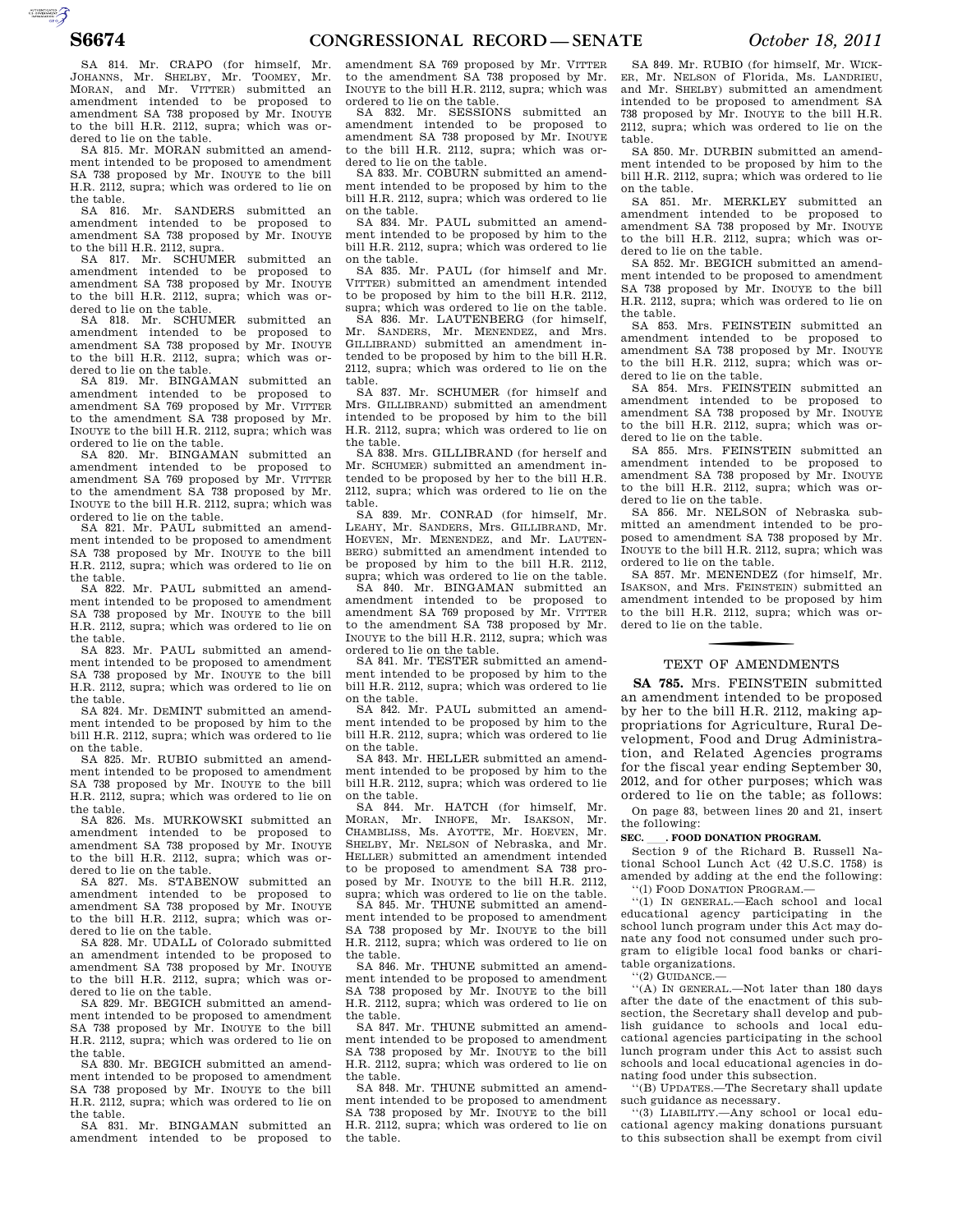and criminal liability to the extent provided under the Bill Emerson Good Samaritan Food Donation Act (42 U.S.C. 1791).

''(4) DEFINITION.—In this subsection, the term 'eligible local food banks or charitable organizations' means any food bank or charitable organization which is exempt from tax under section 501(c)(3) of the Internal Revenue Code of 1986 (26 U.S.C. 501(c)(3)).".

**SA 786.** Mr. BEGICH (for himself and Mr. HATCH) submitted an amendment intended to be proposed by him to the bill H.R. 2112, making appropriations for Agriculture, Rural Development, Food and Drug Administration, and Related Agencies programs for the fiscal year ending September 30, 2012, and for other purposes; which was ordered to lie on the table; as follows:

At the end of the amendment, insert the following:

# **SEC.** lll**. AUTHORITY TO CONDUCT INTER-STATE FIREARMS TRANSACTIONS.**

(a) FIREARMS DISPOSITIONS.—Section 922(b)(3)(A) of title 18, United States Code, is amended—

(1) by striking ''rifle or shotgun'' and inserting ''firearm'';

(2) by striking ''located'' and inserting ''located or temporarily located''; and

(3) by striking ''both such States'' and inserting ''the State in which the transfer is conducted and the State of residence of the transferee''.

(b) DEALER LOCATION.—Section 923 of such title is amended—

 $(1)$  in subsection  $(j)$ -

(A) in the first sentence, by striking '', and such location is in the State which is specified on the license''; and

(B) in the last sentence—

(i) by inserting ''transfer,'' after ''sell,''; and

(ii) by striking all that follows ''Act'' and inserting a period; and

(2) by adding at the end the following:

'(m) Nothing in this chapter shall be construed to prohibit the sale, transfer, delivery, or other disposition of a firearm or ammunition—

''(1) by a person licensed under this chapter to another person so licensed, at any location in any State; or

''(2) by a licensed importer, licensed manufacturer, or licensed dealer to a person not licensed under this chapter, at a temporary location described in subsection (i) in any State.'

(c) RESIDENCE OF UNITED STATES OFFI-CERS.—Section 921 of such title is amended by striking subsection (b) and inserting the following:

''(b) For purposes of this chapter:

''(1) A member of the Armed Forces on active duty is a resident of—

''(A) the State in which the member maintains legal residence;

''(B) the State in which the permanent duty station of the member is located; and

''(C) the State in which the member maintains a place of abode from which the member commutes each day to the permanent duty station.

''(2) An officer or employee of the United States (other than a member of the Armed Forces) stationed outside the United States for a period exceeding one year is a resident of the State in which the member maintains legal residence."

**SA 787.** Mr. GRASSLEY submitted an amendment intended to be proposed to amendment SA 750 proposed by Mr. REID (for Mr. WEBB) to the amendment SA 738 proposed by Mr. INOUYE to the

bill H.R. 2112, making appropriations for Agriculture, Rural Development, Food and Drug Administration, and Related Agencies programs for the fiscal year ending September 30, 2012, and for other purposes; which was ordered to lie on the table; as follows:

At the end of the amendment, insert the following:

(i) ADDITIONAL REVIEW.—The review required by subsection (c) shall include an examination of all grant programs administered by the Department of Justice, Department of Homeland Security, Department of Health and Human Services, Department of Labor, and the Department of Education that are related to criminal justice, corrections, drug prevention, rehabilitation, and treatment to—

(1) examine the extent to which the grant programs administered by these agencies could be consolidated to ensure that taxpayer dollars are not wasted administering similar programs among different Federal agencies; and

(2) analyze the potential benefits of consolidating programs administered by these agencies.

(j) TERRORISM EXPENSES.—The Commission shall have no authority to recommend a reduction, modification, or other adjustment to the sentence of any Federal or state prisoner serving a criminal sentence for a terrorism offense.

**SA 788.** Mr. GRASSLEY submitted an amendment intended to be proposed by him to the bill H.R. 2112, making appropriations for Agriculture, Rural Development, Food and Drug Administration, and Related Agencies programs for the fiscal year ending September 30, 2012, and for other purposes; which was ordered to lie on the table; as follows:

After section 217 of title II of division B, insert the following:

SEC. 218. The Office of Professional Responsibility at the Department of Justice and the Office of Professional Responsibility at the Federal Bureau of Investigation (referred to in this section as the ''Office'') shall issue a report to Congress, annually, that includes the following:

(1) A factual summary of each individual action taken by the Office against an employee.

(2) A summary of the allegations of wrongdoing, and the findings of the Office.

(3) Any action taken against an employee, including punishments, terminations, demotions, letters of reprimand, or any dismissal of a complaint of allegation of wrongdoing.

(4) Any appeal of an action and whether the finding of the Office was upheld on appeal or overturned.

(5) A summary of the reason any appeal is upheld or overturned.

(6) A breakdown of the costs associated with investigating and adjudicating complaints.

**SA 789.** Mr. GRASSLEY submitted an amendment intended to be proposed by him to the bill H.R. 2112, making appropriations for Agriculture, Rural Development, Food and Drug Administration, and Related Agencies programs for the fiscal year ending September 30, 2012, and for other purposes; which was ordered to lie on the table; as follows:

After section 217 of title II of division B, insert the following:

SEC. 218. (a) OVERSIGHT OF DEPARTMENT OF JUSTICE PROGRAMS.—All grants awarded by

the Attorney General using funds made available under this Act shall be subject to the following accountability provisions:

(1) AUDIT REQUIREMENT.—Beginning in fiscal year 2012, and in each fiscal year thereafter, the Inspector General of the Department of Justice shall conduct an audit of not fewer than 10 percent of all recipients of grants using funds made available under this Act to prevent waste, fraud, and abuse of funds by grantees.

(2) MANDATORY EXCLUSION.—A recipient of a grant awarded by the Attorney General using funds made available under this Act that is found to have an unresolved audit finding shall not be eligible to receive any grant funds under a grant program administered by the Attorney General during the 2 fiscal years beginning after the 6-month period described in paragraph (5).

(3) PRIORITY.—In awarding grants using funds made available under this Act, the Attorney General shall give priority to eligible entities that, during the 3 fiscal years before submitting an application for a grant, did not have an unresolved audit finding showing a violation in the terms or conditions of a Department of Justice grant program.

(4) REIMBURSEMENT.—If an entity is awarded grant funds by the Attorney General using funds made available under this Act during the 2-fiscal-year period in which the entity is barred from receiving grants under paragraph (2), the Attorney General shall—

(A) deposit an amount equal to the grant funds that were improperly awarded to the grantee into the General Fund of the Treasury; and

(B) seek to recoup the costs of the repayment to the fund from the grant recipient that was erroneously awarded grant funds.

(5) DEFINED TERM.—In this subsection, the term ''unresolved audit finding'' means an audit report finding, statement, or recommendation that the grantee has utilized grant funds for an unauthorized expenditure or otherwise unallowable cost that is not closed or resolved within a 6-month period beginning on the date of an initial notification of the finding or recommendation.

(6) MATCHING REQUIREMENT.—

(A) IN GENERAL.—Unless otherwise explicitly provided in authorizing legislation, no funds may be expended for grants to non-federal entities until a 25 percent non-Federal match has been secured by the grantee to carry out this subsection.

(B) CASH REQUIREMENT.—Not less than 60 percent of the matching requirement described in subparagraph (A) shall be in cash.

(C) IN-KIND CONTRIBUTIONS.—No more than 40 percent of the matching requirement described in subparagraph (A) may be in-kind contributions. In this subparagraph, the term '''in-kind contributions''' means legal or other related professional services and office space that directly relate to the purpose for which the grant was awarded.

(7) NONPROFIT ORGANIZATION REQUIRE-MENTS.—

(A) DEFINITION.—For purposes of this section and the grant programs described in this Act, the term ''nonprofit organization'' means an organization that is described in section 501(c)(3) of the Internal Revenue Code of 1986 and is exempt from taxation under section 501(a) of such Code.

(B) PROHIBITION.—The Attorney General may not award a grant using funds made available under this Act to a nonprofit organization that holds money in offshore accounts for the purpose of avoiding paying the tax described in section 511(a) of the Internal Revenue Code of 1986.

(C) DISCLOSURE.—Each nonprofit organization that is awarded a grant using funds made available under this Act and uses the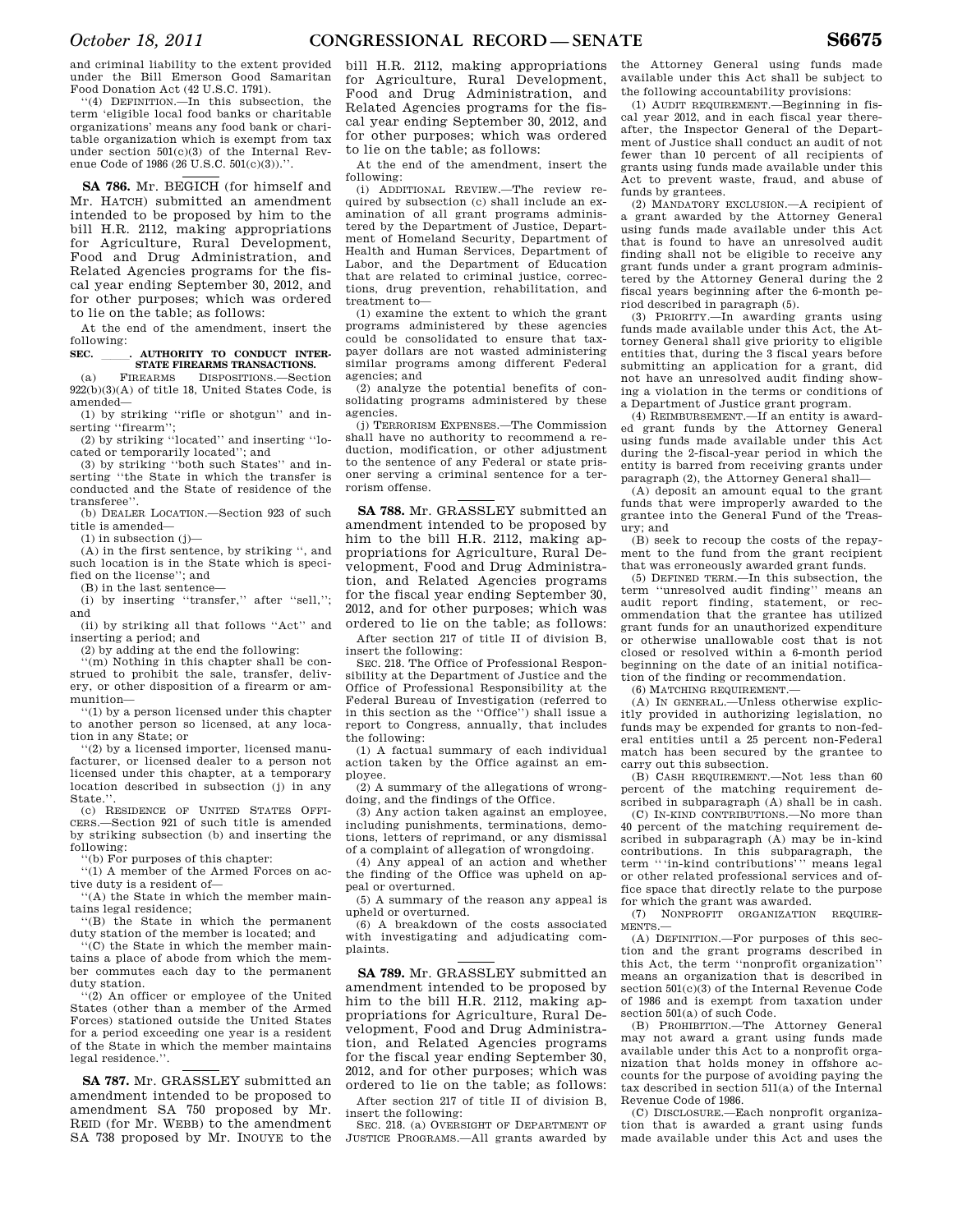procedures prescribed in regulations to create a rebuttable presumption of reasonableness for the compensation of its officers, directors, trustees and key employees, shall disclose to the Attorney General, in the application for the grant, the process for determining such compensation, including the independent persons involved in reviewing and approving such compensation, the comparability data used, and contemporaneous substantiation of the deliberation and decision. Upon request, the Attorney General shall make the information disclosed under this subsection available for public inspection.

(8) ADMINISTRATIVE EXPENSES.—Unless otherwise explicitly provided in authorizing legislation, not more than 8 percent of the amounts appropriated under this Act may be used by the Attorney General for salaries and administrative expenses of the Department of Justice.

(9) CONFERENCE EXPENDITURES.—

(A) LIMITATION.—No amounts appropriated to the Department of Justice under title II of division B of this Act may be used by the Attorney General, or by any individual or organization awarded funds under this Act, to host or support any expenditure for con-ferences, unless the Deputy Attorney General or the appropriate Assistant Attorney General provides prior written authorization that the funds may be expended to host a conference.

(B) WRITTEN APPROVAL.—Written approval under subparagraph (A) may not be delegated and shall include a written estimate of all costs associated with the conference, including the cost of all food and beverages, audio/visual equipment, honoraria for speakers, and any entertainment.

(C) REPORT.—The Deputy Attorney General shall submit an annual report to the Committee on the Judiciary of the Senate and the Committee on the Judiciary of the House of Representatives on all conference expenditures approved and denied.

(10) PROHIBITION ON LOBBYING ACTIVITY.—

(A) IN GENERAL.—Amounts appropriated under this Act may not be utilized by any grant recipient to—

(i) lobby any representative of the Department of Justice regarding the award of grant funding; or

(ii) lobby any representative of the Federal Government or a State, local, or tribal government regarding the award of grant funding.

(B) PENALTY.—If the Attorney General determines that any recipient of a grant under this Act has violated subparagraph (A), the Attorney General shall—

(i) require the grant recipient to repay the grant in full; and

(ii) prohibit the grant recipient from receiving another grant under this Act for not less than 5 years.

(11) ANNUAL CERTIFICATION.—Beginning in the first fiscal year beginning after the date of the enactment of this Act, the Assistant Attorney General for the Office of Justice Programs, the Director of the Office on Violence Against Women, and the Director of the Office of Community Oriented Policing Services shall submit, to Committee on the Judiciary of the Senate , the Committee on Appropriations of the Senate, the Committee on the Judiciary of the House of Representatives, and the Committee on Appropriations of the House of Representatives, an annual certification that—

(A) all audits issued by the Office of the Inspector General under paragraph (1) have been completed and reviewed by the Assistant Attorney General for the Office of Justice Programs;

(B) all mandatory exclusions required under paragraph (2) have been issued;

(C) all reimbursements required under paragraph (4) have been made; and

(D) includes a list of any grant recipients excluded under paragraph (2) from the previous year.

(b) LIMITATION ON USE OF FUNDS; TRANSFER OF FUNDS.—Notwithstanding any other provision of this Act—

(1) none of the funds made available under title II of division B of this Act may be used for the Office of Legal Policy;

(2) of the amount appropriated—

(A) under the heading ''SALARIES AND EX-PENSES'' under the heading ''GENERAL ADMIN-ISTRATION'' under title II of division B of this Act, \$5,000,000 shall be transferred to the Office of the Inspector General; and

(B) under the heading ''RESEARCH, EVALUA-TION, AND STATISTICS'' under the heading ''OFFICE OF JUSTICE PROGRAMS'' under title II of division B of this Act, \$5,000,000 shall be transferred to the Office of the Inspector General; and

(3) amounts transferred to the Office of the Inspector General under paragraph (2) shall be used to conduct the audits described in subsection (a).

**SA 790.** Mr. GRASSLEY submitted an amendment intended to be proposed by him to the bill H.R. 2112, making appropriations for Agriculture, Rural Development, Food and Drug Administration, and Related Agencies programs for the fiscal year ending September 30, 2012, and for other purposes; which was ordered to lie on the table; as follows:

After section 217 of title II of division B, insert the following:

SEC. 218. (a) CAP ON DEPARTMENT OF JUS-TICE CONFERENCE SPENDING.—Of the amounts made available to the Department of Justice under this Act, not more than \$45,000,000 may be used by the Department of Justice for the purpose of hosting, funding, or otherwise facilitating any conference held by the Department of Justice or any other entity.

(b) LIMITATION.—None of the funds made available to the Department of Justice under this Act may be used by the Attorney General, or by any individual or organization awarded funds made available under this Act, to host or support any expenditure for a conference, unless the Deputy Attorney General or the appropriate Assistant Attorney General provides prior written authorization that such funds may be expended to host the conference.

(c) WRITTEN AUTHORIZATION.—

(1) AUTHORITY.—The authority to provide a written authorization described in subsection may not be delegated.

(2) CONTENTS.—A written authorization described in subsection (b) shall include a written estimate of all costs associated with the conference being approved, including the cost of all food and beverages, audio/visual equipment, honoraria for speakers, and any entertainment.

(d) ANNUAL REPORT.—The Deputy Attorney General shall submit an annual report to the Committee on the Judiciary of the Senate and the Committee on the Judiciary of the House of Representatives on all conference expenditures that are approved and denied during the fiscal year covered by the report.

**SA 791.** Mr. COBURN submitted an amendment intended to be proposed to amendment SA 738 proposed by Mr. INOUYE to the bill H.R. 2112, making appropriations for Agriculture, Rural Development, Food and Drug Administration, and Related Agencies programs for the fiscal year ending September 30, 2012, and for other purposes; which was ordered to lie on the table; as follows:

At the appropriate place, insert the following:

SEC.  $\Box$ . None of the funds made available by this Act may be used by the Secretary of Agriculture to provide direct payments under section 1103 or 1303 of the Food, Conservation, and Energy Act of 2008 (7 U.S.C. 8713, 8753) to any person or legal entity that has an average adjusted gross income (as defined in section 1001D of the Food Security Act of 1985 (7 U.S.C. 1308–3a)) in excess of \$1,000,000.

**SA 792.** Mr. COBURN submitted an amendment intended to be proposed to amendment SA 738 proposed by Mr. INOUYE to the bill H.R. 2112, making appropriations for Agriculture, Rural Development, Food and Drug Administration, and Related Agencies programs for the fiscal year ending September 30, 2012, and for other purposes; which was ordered to lie on the table; as follows:

At the appropriate place, insert the following:<br>SEC.

SEC.  $\quad$  The Secretary of Housing and Urban Development may not make a payment to any person or entity with respect to a property assisted or insured under a program of the Department of Housing and Urban Development that—

(a) on the date of enactment of this Act, is designated as ''troubled'' on the Online Property Integrated Information System for ''life threatening deficiencies'' or ''poor'' physical condition; and

(b) has been designated as ''troubled'' on the Online Property Integrated Information System at least once during the 5-year period ending on the date of enactment of this Act.

**SA 793.** Mr. COBURN submitted an amendment intended to be proposed by him to the bill H.R. 2112, making appropriations for Agriculture, Rural Development, Food and Drug Administration, and Related Agencies programs for the fiscal year ending September 30. 2012, and for other purposes; which was ordered to lie on the table; as follows:

On page 209, after line 2 insert the following:<br>SEC.

SEC. The provisions of sections 517(c), 531, and 538 shall apply to all agencies and departments funded by divisions A, B, and C.

**SA 794.** Mr. COBURN submitted an amendment intended to be proposed by him to the bill H.R. 2112, making appropriations for Agriculture, Rural Development, Food and Drug Administration, and Related Agencies programs for the fiscal year ending September 30, 2012, and for other purposes; which was ordered to lie on the table; as follows:

At the appropriate place, insert the following:<br>SEC.

SEC.  $\_\_$ . (a) Each fiscal year, for purposes of the report required by subsection (b), the head of each agency shall—

(1) identify and describe every program administered by the agency;

(2) for each such program—

(A) determine the total administrative expenses of the program;

(B) determine the expenditures for services for the program;

(C) estimate the number of clients served by the program and beneficiaries who received assistance under the program (if applicable); and

(D) estimate—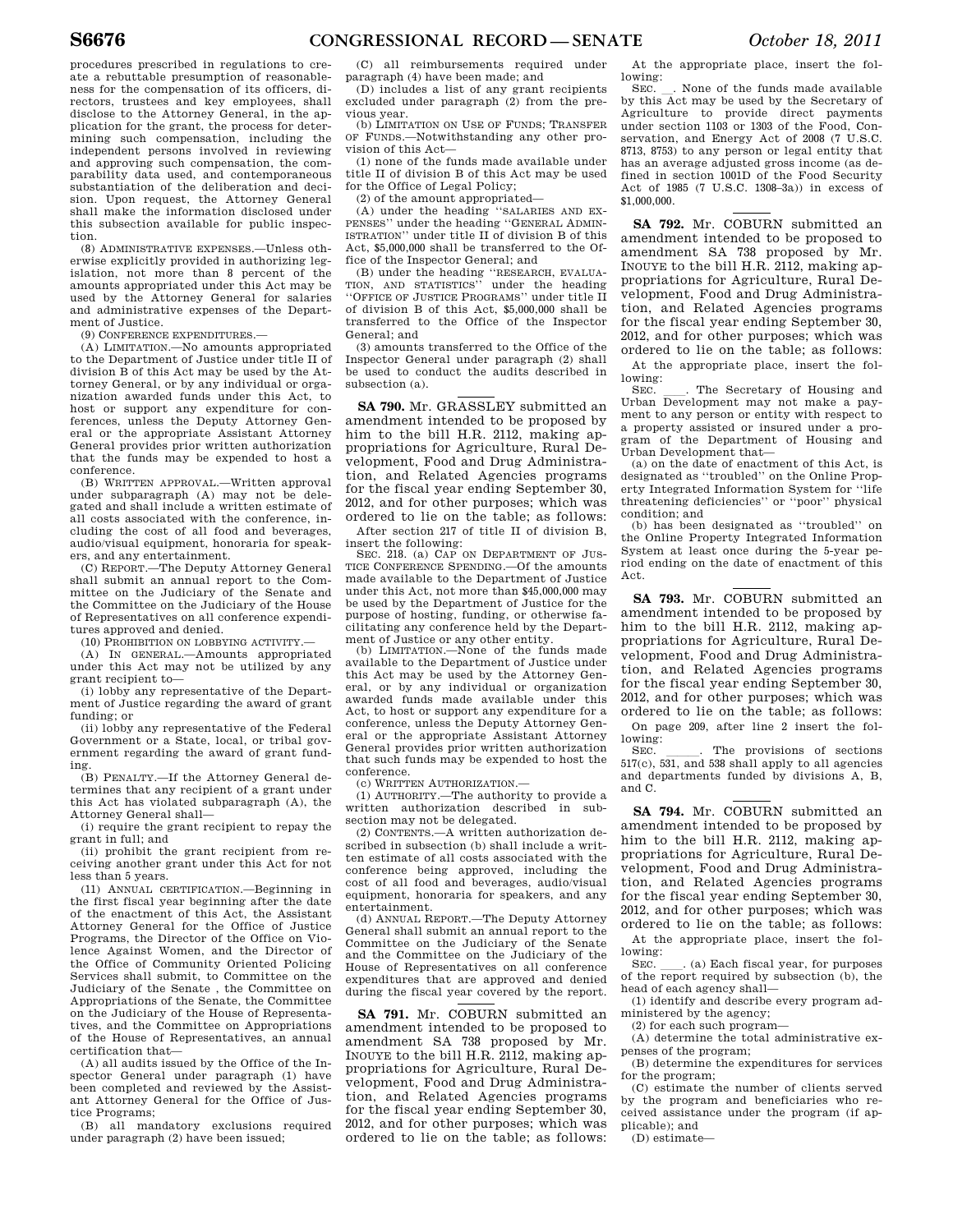(i) the number of full-time employees who administer the program; and

(ii) the number of full-time equivalents (whose salary is paid in part or full by the Federal Government through a grant, contract, subaward of a grant or contract, cooperative agreement, or other form of financial award or assistance) who assist in administering the program; and

(3) identify programs within the Federal Government (whether inside or outside the agency) with duplicative or overlapping missions, services, and allowable uses of funds.

(b) With respect to the requirements of subsections  $(a)(1)$  and  $(a)(2)(B)$ , the head of an agency may use the same information provided in the catalog of domestic and international assistance programs in the case of any program that is a domestic or international assistance program.

(c) Not later than February 1 of each fiscal year, the head of each agency shall publish on the official public website of the agency a report containing the following:

(1) The information required under subsection (a) with respect to the preceding fiscal year.

(2) The latest performance reviews (including the program performance reports required under section 1116 of title 31, United States Code) of each program of the agency identified under subsection (a)(1), including performance indicators, performance goals, output measures, and other specific metrics used to review the program and how the program performed on each.

(3) For each program that makes payments, the latest improper payment rate of the program and the total estimated amount of improper payments, including fraudulent payments and overpayments.

(4) The total amount of unspent and unobligated program funds held by the agency and grant recipients (not including individuals) stated as an amount—

(A) held as of the beginning of the fiscal year in which the report is submitted; and

(B) held for five fiscal years or more.

(5) Such recommendations as the head of the agency considers appropriate—

(A) to consolidate programs that are duplicative or overlapping;

(B) to eliminate waste and inefficiency; and

(C) to terminate lower priority, outdated, and unnecessary programs and initiatives. (d) In this section:

(1) The term ''administrative costs'' has the meaning as determined by the Director of the Office of Management and Budget under section 504(b)(2) of Public Law 111–85 (31 U.S.C. 1105 note), except the term shall also include, for purposes of that section and this section, with respect to an agency—

(A) costs incurred by the agency as well as costs incurred by grantees, subgrantees, and other recipients of funds from a grant program or other program administered by the agency; and

(B) expenses related to personnel salaries and benefits, property management, travel, program management, promotion, reviews and audits, case management, and communication about, promotion of, and outreach for programs and program activities administered by the agency.

(2) The term ''services'' has the meaning provided by the Director of the Office of Management and Budget and shall be limited to only activities, assistance, and aid that provide a direct benefit to a recipient, such as the provision of medical care, assistance for housing or tuition, or financial support (including grants and loans).

(3) The term ''agency'' has the same meaning given that term in section 551(1) of title 5, United States Code, except that the term also includes offices in the legislative branch other than the Government Accountability Office.

(4) The terms ''performance indicator'', ''performance goal'', ''output measure'', and ''program activity'' have the meanings provided by section 1115 of title 31, United States Code.

(5) The term ''program'' has the meaning provided by the Director of the Office of Management and Budget and shall include, with respect to an agency, any organized set of activities directed toward a common purpose or goal undertaken by the agency that includes services, projects, processes, or financial or other forms of assistance, including grants, contracts, cooperative agreements, compacts loans, leases, technical support, consultation, or other guidance.

 $(e)(1)(A)$  Section 6101 of title 31, United States Code, is amended by adding at the end the following:

''(7) The term 'international assistance' has the meaning provided by the Director of the Office of Management and Budget and shall include, with respect to an agency, assistance including grants, contracts, compacts, loans, leases, and other financial and technical support to—

''(A) foreign nations;

''(B) international organizations;

''(C) services provided by programs administered by any agency outside of the territory of the United States; and

''(D) services funded by any agency provided in foreign nations or outside of the territory of the United States by non-governmental organizations and entities.

''(8) The term 'assistance program' means each of the following:

''(A) A domestic assistance program.

''(B) An international assistance program.''.

(B)(i) Section 6102 of title 31, Untied States Code, is amended—

(I) in subsection (a), in the matter preceding paragraph (1), by striking ''domestic'' both places it appears; and

(II) in subsection (b), by striking ''domestic''.

(ii) Section 6104 of title 31, United States Code, is amended—

(I) in subsections (a) and (b), by inserting ''and international assistance'' after ''domestic assistance'' each place it appears; and

(II) in the section heading, by inserting 'and international'' after "domestic".

(f) Section 6104(b) of title 31, United States Code, is amended—

(1) by striking ''and'' at the end of paragraph (2);

(2) by striking the period at the end of paragraph (3) and inserting a semicolon; and (3) by adding at the end the following new paragraphs:

''(4) the information required in paragraphs (1) through (4) of section 419(a) of the Transportation, Housing and Urban Development, and Related Agencies Appropriations Act,  $2012$ ;

''(5) the budget function or functions applicable to each assistance program contained in the catalog;

''(6) with respect to each assistance program in the catalog, an electronic link to the annual report required under section 419(b) of the Transportation, Housing and Urban Development, and Related Agencies Appropriations Act, 2012, by the agency that carries out the assistance program; and

''(7) the authorization and appropriation amount provided by law for each assistance program in the catalog in the current fiscal year, and a notation if the program is not authorized in the current year, has not been authorized in law, or does not receive a specific line item appropriation.''.

(g) Section 6104 of title 31, United States Code, is further amended by adding at the end the following new subsection:

''(e) COMPLIANCE.—On the website of the catalog of Federal domestic and international assistance information, the Administrator shall provide the following:

''(1) CONTACT INFORMATION.—The title and contact information for the person in each agency responsible for the implementation, compliance, and quality of the data in the catalog.

''(2) REPORT.—An annual report compiled by the Administrator of domestic assistance programs, international assistance programs, and agencies with respect to which the requirements of this chapter are not met.

(h) Section 6103 of title 31, United States Code, is amended by adding at the end the following new subsection:

''(d) BULK DOWNLOADS.—The information in the catalog of domestic and international assistance under section 6104 of this title shall be available on a regular basis through bulk downloads from the website of the catalog.''.

(i) Section 6101(2) of title 31, United States Code, is amended by inserting before the period at the end the following: ''except such term also includes offices in the legislative branch other than the Government Accountability Office''.

 $(i)(1)$  Not later than 120 days after the date of the enactment of this Act, the Director of the Office of Management and Budget shall prescribe regulations to implement this section.

(2) This section shall be implemented beginning with the first full fiscal year occurring after the date of the enactment of this Act.

**SA 795.** Mr. COBURN submitted an amendment intended to be proposed by him to the bill H.R. 2112, making appropriations for Agriculture, Rural Development, Food and Drug Administration, and Related Agencies programs for the fiscal year ending September 30, 2012, and for other purposes; which was ordered to lie on the table; as follows:

At the appropriate place, insert the following:

SEC. \_\_\_. The Secretary of Housing and Urban Development—

(1) shall cancel any funding obligated for a construction or renovation project for which the Department of Housing and Urban Development committed to provide \$50,000 or more that—

(A) commenced before the date that is 5 years before the date of enactment of this Act;

(B) is not complete;

(C) did not draw funds against a Department of Housing and Urban Development account during the 18-month period ending on the date of enactment of this Act;

(D) on the date of enactment of this Act, is vacant and has not been sold or leased; or

(E) has not drawn funds against a Department of Housing and Urban Development account, if, on the date of enactment of this Act, funds have been obligated for the project for more than 1 year;

(2) may not provide any funding on or after the date of enactment of this Act for a project described in paragraph (1); and

(3) shall transfer any funds deobligated under paragraph (1) or made available to carry out a project described in paragraph (1) to the general fund of the Treasury and are hereby rescinded.

**SA 796.** Mr. COBURN submitted an amendment intended to be proposed by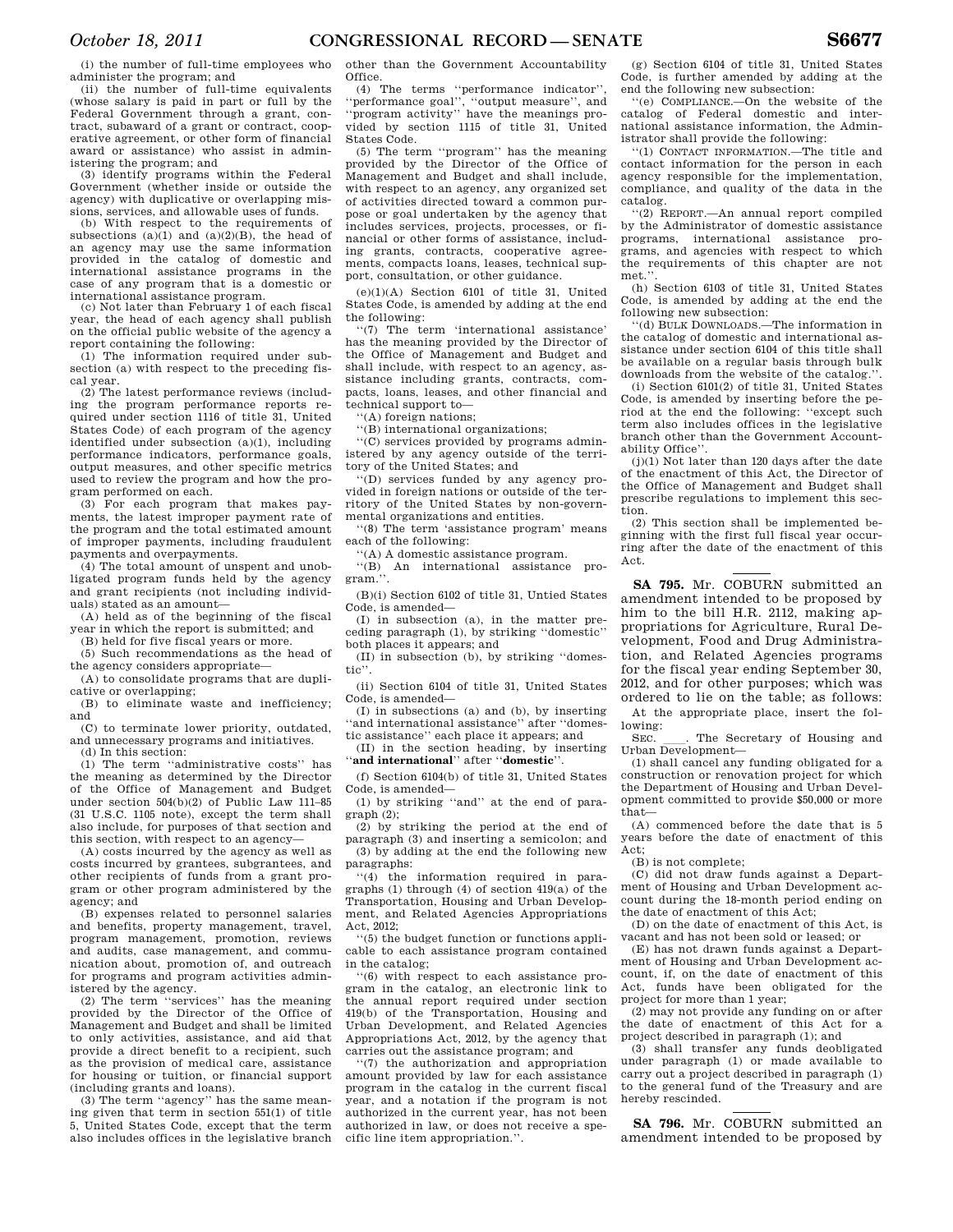him to the bill H.R. 2112, making appropriations for Agriculture, Rural Development, Food and Drug Administration, and Related Agencies programs for the fiscal year ending September 30, 2012, and for other purposes; which was ordered to lie on the table; as follows:

At the appropriate place, insert the following:<br>SEC.

SEC. Let A person or entity that receives a Federal loan using amounts made available under division A, division B, or division C of this Act may not repay the loan using a Federal grant or other award funded with amounts made available under division A, division B, or division C of this Act; *Provided further*, a grant or other award funded with amounts made available under division A, division B, or division C of this Act may not be used to repay a Federal loan.

**SA 797.** Mr. COBURN submitted an amendment intended to be proposed by him to the bill H.R. 2112, making appropriations for Agriculture, Rural Development, Food and Drug Administration, and Related Agencies programs for the fiscal year ending September 30, 2012, and for other purposes; which was ordered to lie on the table; as follows: At the appropriate place, insert the following:

SEC.  $\quad$  (a) Except as provided in subsection (b), none of the funds made available by this Act or an amendment made by this Act may be used to pay for renovation projects that have not commenced as of the date of enactment of this Act (including renovation projects for which plans have been created, but for which physical renovation has not begun) to any Federal building or office space in existence on the date of enactment of this Act, or for the purchase, execution of a leasing agreement, or construction of any Federal building or office space that has not commenced as of the date of enactment of this Act (including construction or purchase or lease agreements for which plans have been established, but for which physical construction has not begun or an agreement has not been executed).

(b) Subsection (a) shall not apply to the renovation of, purchase of, leasing agreement for, or construction of (including renovation, construction, or purchase or leasing agreements for which plans have been established, but for which physical renovation or construction has not begun or an agreement has not been executed) any Federal building or office space needed to address a safety or national security issue.

**SA 798.** Mr. COBURN submitted an amendment intended to be proposed by him to the bill H.R. 2112, making appropriations for Agriculture, Rural Development, Food and Drug Administration, and Related Agencies programs for the fiscal year ending September 30, 2012, and for other purposes; which was ordered to lie on the table; as follows: At the appropriate place, insert the fol-

lowing: SEC. \_\_\_\_. Notwithstanding section 701, none of the funds made available by this Act

may be used to purchase new passenger motor vehicles.

**SA 799.** Mr. COBURN submitted an amendment intended to be proposed by him to the bill H.R. 2112, making appropriations for Agriculture, Rural Development, Food and Drug Administra-

tion, and Related Agencies programs for the fiscal year ending September 30, 2012, and for other purposes; which was ordered to lie on the table; as follows:

At the appropriate place insert the following:<br>SEC.

SEC. \_\_\_\_\_\_. None of the funds made available under this Act may be used to carry out the Rural Energy for America Program established under section 9007 of the Farm Security and Rural Investment Act of 2002 (7 U.S.C. 8107): *Provided further*, any funds appropriated by this Act for this purpose are hereby rescinded.

**SA 800.** Mr. COBURN submitted an amendment intended to be proposed by him to the bill H.R. 2112, making appropriations for Agriculture, Rural Development, Food and Drug Administration, and Related Agencies programs for the fiscal year ending September 30, 2012, and for other purposes; which was ordered to lie on the table; as follows:

At the appropriate place, insert the following:<br>SEC.

Notwithstanding any other provision of this Act, the total amount of funds made available under this title to the Rural Development Agency are reduced by \$1,000,000,000, to be applied proportionally to each budget activity, activity group, and subactivity group and each program, project, and activity of the Rural Development Agency carried out under this title.

**SA 801.** Mr. COBURN submitted an amendment intended to be proposed by him to the bill H.R. 2112, making appropriations for Agriculture, Rural Development, Food and Drug Administration, and Related Agencies programs for the fiscal year ending September 30, 2012, and for other purposes; which was ordered to lie on the table; as follows:

On page 226, strikes lines 1 through 5, and insert ''and not less than \$29,250,000 shall be for Airport Technology Research: Provided further, no funds made available under this Act may be used to carry out the Small Community Air Service Development Program.''

**SA 802.** Mr. HELLER submitted an amendment intended to be proposed by him to the bill H.R. 2112, making appropriations for Agriculture, Rural Development, Food and Drug Administration, and Related Agencies programs for the fiscal year ending September 30, 2012, and for other purposes; which was ordered to lie on the table; as follows: At the end, insert the following:

#### SEC. RESCISSION OF UNOBLIGATED BAL-**ANCES.**

(a) IN GENERAL.—

(1) RESCISSION.—Any unobligated balances of discretionary appropriations made prior to fiscal year 2010 for accounts in divisions A, B, or C are rescinded effective October 1, 2012 and shall be used to reduce the deficit.

(2) EXCEPTION.—Paragraph (1) shall not apply to appropriation accounts or subgroup accounts that are designated as emergencies. (b) IMPLEMENTATION.—

(1) IN GENERAL.—The Director of the Office of Management and Budget shall determine which appropriation accounts the rescission under subsection (a) shall apply to and the amount that each such account shall be reduced by pursuant to such rescission.

(2) REPORT.—Not later than 60 days after the date of enactment of this section, the Di-

rector of the Office of Management and Budget shall submit a report to the Secretary of the Treasury and Congress listing the accounts reduced by the rescission in subsection (a) and the amounts rescinded from each such account.

**SA 803.** Mr. HELLER submitted an amendment intended to be proposed by him to the bill H.R. 2112, making appropriations for Agriculture, Rural Development, Food and Drug Administration, and Related Agencies programs for the fiscal year ending September 30, 2012, and for other purposes; which was ordered to lie on the table; as follows: At the end, insert the following:

# **TITLE –NO BUDGET, NO PAY ACT**

## **SEC. 01. SHORT TITLE.**

This title may be cited as the ''No Budget, No Pay Act''.

**SEC. 02. DEFINITION.** 

In this title, the term ''Member of Congress<sup>'</sup>

(1) has the meaning given under section 2106 of title 5, United States Code; and (2) does not include the Vice President.

#### **SEC. 03. TIMELY APPROVAL OF CONCURRENT RESOLUTION ON THE BUDGET.**

If both Houses of Congress have not approved a concurrent resolution on the budget as described under section 301 of the Congressional Budget and Impoundment Control Act of 1974 (2 U.S.C. 632) for a fiscal year before October 1 of that fiscal year, the pay of each Member of Congress may not be paid for each day following that October 1 until the date on which both Houses of Congress approve a concurrent resolution on the budget for that fiscal year.

#### SEC. 04. NO PAY WITHOUT CONCURRENT RESO-**LUTION ON THE BUDGET.**

(a) IN GENERAL.—Notwithstanding any other provision of law, no funds may be appropriated or otherwise be made available from the United States Treasury for the pay of any Member of Congress during any period determined by the Chairperson of the Committee on the Budget of the Senate or the Chairperson of the Committee on the Budget of the House of Representatives under section 05.

(b) NO RETROACTIVE PAY.—A Member of Congress may not receive pay for any period determined by the Chairperson of the Committee on the Budget of the Senate or the Chairperson of the Committee on the Budget of the House of Representatives under section 05, at any time after the end of that period.

### **SEC. 05. DETERMINATIONS.**

(a) SENATE.—

(1) REQUEST FOR CERTIFICATIONS.—On October 1 of each year, the Secretary of the Senate shall submit a request to the Chairperson of the Committee on the Budget of the Senate for certification of determinations made under paragraph (2) (A) and (B).

(2) DETERMINATIONS.—The Chairperson of the Committee on the Budget of the Senate shall—

(A) on October 1 of each year, make a determination of whether Congress is in compliance with section 04 and whether Senators may not be paid under that section; and

(B) determine the period of days following each October 1 that Senators may not be paid under section 04; and

(C) provide timely certification of the determinations under subparagraphs (A) and (B) upon the request of the Secretary of the Senate.

(b) HOUSE OF REPRESENTATIVES.—

(1) REQUEST FOR CERTIFICATIONS.—On October 1 of each year, the Chief Administrative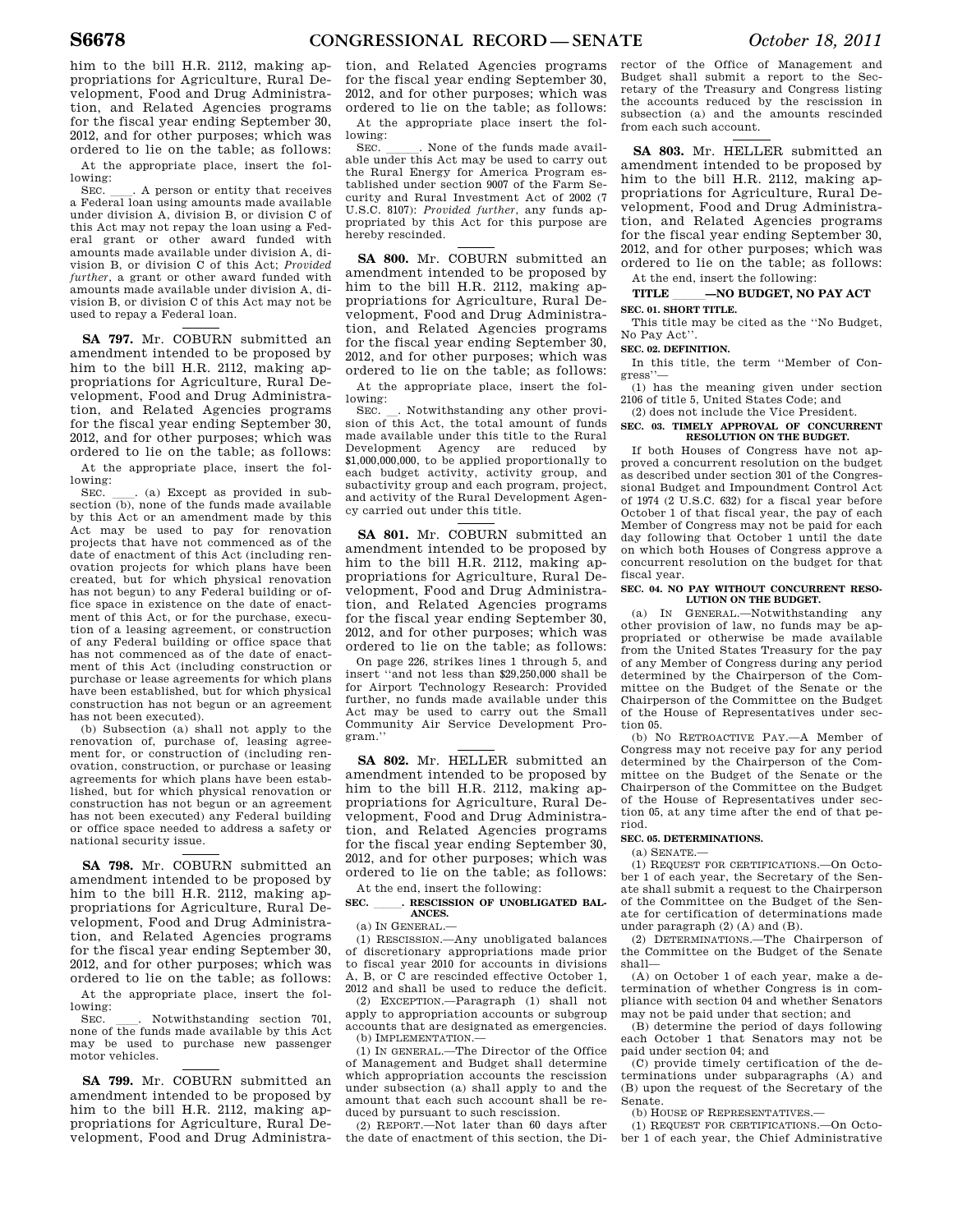Officer of the House of Representatives shall submit a request to the Chairperson of the Committee on the Budget of the House of Representatives for certification of deter-

(B). (2) DETERMINATIONS.—The Chairperson of the Committee on the Budget of the House of Representatives shall—

minations made under paragraph (2) (A) and

(A) on October 1 of each year, make a determination of whether Congress is in compliance with section 04 and whether Senators may not be paid under that section; and

(B) determine the period of days following each October 1 that Senators may not be paid under section 04; and

(C) provide timely certification of the determinations under subparagraph (A) and (B) upon the request of the Chief Administrative Officer of the House of Representatives. **SEC. 06. EFFECTIVE DATE.** 

This title shall take effect on February 1, 2013.

**SA 804.** Ms. COLLINS (for herself, Mr. UDALL of Colorado, Mr. CRAPO, Mr. RISCH, Ms. SNOWE, Ms. AYOTTE, Mr. JOHANNS, Mr. NELSON of Nebraska, Mr. HOEVEN, Ms. MURKOWSKI, Mr. JOHNSON of Wisconsin, and Mr. KOHL) submitted an amendment intended to be proposed to amendment SA 738 proposed by Mr. INOUYE to the bill H.R. 2112, making appropriations for Agriculture, Rural Development, Food and Drug Administration, and Related Agencies programs for the fiscal year ending September 30, 2012, and for other purposes; as follows:

At the end of title VII of division A, add the following:<br>SEC. . None of the funds made available

SEC.  $\_\_$ . None of the funds made available by this Act may be used to implement an interim final or final rule that—

(1) sets any maximum limits on the serving of vegetables in school meal programs established under the Richard B. Russell National School Lunch Act (42 U.S.C. 1751 et seq.) and by section 4 of the Child Nutrition Act of 1966 (42 U.S.C. 1773); or

(2) is inconsistent with the recommendations of the most recent Dietary Guidelines for Americans for vegetables.

**SA 805.** Mr. COCHRAN submitted an amendment intended to be proposed by him to the bill H.R. 2112, making appropriations for Agriculture, Rural Development, Food and Drug Administration, and Related Agencies programs for the fiscal year ending September 30, 2012, and for other purposes; which was ordered to lie on the table; as follows:

On page 49, line 15, before the period at the end insert '': *Provided,* That up to \$2,000,000,000 shall be used for the construction, acquisition, or improvement of fossilfueled electric generating plants (whether new or existing) that utilize carbon sequestration systems''.

**SA 806.** Mrs. HUTCHISON submitted an amendment intended to be proposed by her to the bill H.R. 2112, making appropriations for Agriculture, Rural Development, Food and Drug Administration, and Related Agencies programs for the fiscal year ending September 30, 2012, and for other purposes; which was ordered to lie on the table; as follows: On page 365, line 8, strike ''10,000'' and insert ''20,000''.

**SA 807.** Mr. ROBERTS (for himself, Mr. JOHANNS, Mr. BOOZMAN, Mr. LUGAR,

Mr. CHAMBLISS, Mr. INHOFE, Mr. THUNE, Mr. MORAN, Mr. BARRASSO, Mr. CRAPO, and Mr. RISCH) submitted an amendment intended to be proposed to amendment SA 738 proposed by Mr. INOUYE to the bill H.R. 2112, making appropriations for Agriculture, Rural Development, Food and Drug Administration, and Related Agencies programs for the fiscal year ending September 30, 2012, and for other purposes; which was ordered to lie on the table; as follows:

On page 83, between lines 20 and 21, insert the following:<br>SEC. 7 (a) USE OF AUTHORIZED PES-

SEC. 7\_\_\_. (a) USE OF AUTHORIZED PES-<br>TICIDES.—Section 3(f) of the Federal Insecticide, Fungicide, and Rodenticide Act (7 U.S.C. 136a(f)) is amended by adding at the end the following:

''(5) USE OF AUTHORIZED PESTICIDES.—Except as provided in section 402(s) of the Federal Water Pollution Control Act, the Administrator or a State may not require a permit under that Act for a discharge from a point source into navigable waters of a pesticide authorized for sale, distribution, or use under this Act, or the residue of such a pesticide, resulting from the application of the pesticide."

(b) DISCHARGES OF PESTICIDES.—Section 402 of the Federal Water Pollution Control Act (33 U.S.C. 1342) is amended by adding at the end the following:

'(s) DISCHARGES OF PESTICIDES.

''(1) NO PERMIT REQUIREMENT.—Except as provided in paragraph (2), a permit shall not be required by the Administrator or a State under this Act for a discharge from a point source into navigable waters of a pesticide authorized for sale, distribution, or use under the Federal Insecticide, Fungicide, and Rodenticide Act (7 U.S.C. 136 et seq.), or the residue of such a pesticide, resulting from the application of the pesticide.

''(2) EXCEPTIONS.—Paragraph (1) shall not apply to the following discharges of a pesticide or pesticide residue:

''(A) A discharge resulting from the application of a pesticide in violation of a provision of the Federal Insecticide, Fungicide, and Rodenticide Act that is relevant to protecting water quality, if—

''(i) the discharge would not have occurred but for the violation; or

''(ii) the quantity of pesticide or pesticide residue in the discharge is greater than would have occurred without the violation.

''(B) Stormwater discharges subject to regulation under subsection (p).

''(C) The following discharges subject to regulation under this section:

'(i) Manufacturing or industrial effluent. ''(ii) Treatment works effluent.

''(iii) Discharges incidental to the normal operation of a vessel, including a discharge resulting from ballasting operations or vessel biofouling prevention.'

**SA 808.** Mr. MORAN submitted an amendment intended to be proposed to amendment SA 738 proposed by Mr. INOUYE to the bill H.R. 2112, making appropriations for Agriculture, Rural Development, Food and Drug Administration, and Related Agencies programs for the fiscal year ending September 30, 2012, and for other purposes; which was ordered to lie on the table; as follows:

On page 6, line 8, strike ''\$28,165,000'' and insert ''\$20,165,000''.

On page 7, line 14, strike ''\$8,105,000'' and insert ''\$7,105,000''.

On page 7, line 18, strike ''\$84,121,000'' and insert ''\$83,121,000''.

On page 76, line strike lines 13 through 15 and insert the following:

(2) The Watershed Rehabilitation program authorized by section 14 of the Watershed Protection and Flood Prevention Act (16 U.S.C. 1012), in excess of \$10,000,000;

**SA 809.** Mr. THUNE submitted an amendment intended to be proposed to amendment SA 738 proposed by Mr. INOUYE to the bill H.R. 2112, making appropriations for Agriculture, Rural Development, Food and Drug Administration, and Related Agencies programs for the fiscal year ending September 30, 2012, and for other purposes; which was ordered to lie on the table; as follows:

On page 251, strike line 8 and insert ''agreement, shall not be required to repay grant amounts received in error under such sections and, in addition, shall be reimbursed for core or expanded deployment expenditures such States made before the date of the enactment of this Act in reliance on a grant awarded in error under such sections.''.

**SA 810.** Mr. SESSIONS submitted an amendment intended to be proposed to amendment SA 738 proposed by Mr. INOUYE to the bill H.R. 2112, making appropriations for Agriculture, Rural Development, Food and Drug Administration, and Related Agencies programs for the fiscal year ending September 30, 2012, and for other purposes; which was ordered to lie on the table; as follows: At the end of title VII of division A, add

the following:<br>  $$\texttt{SEC.}\_\texttt{.}$  None of the funds appropriated or SEC.  $\_\_$ . None of the funds appropriated or otherwise made available by this Act shall be used to pay the salaries and expenses of personnel to carry out the supplemental nutrition assistance program established under the Food and Nutrition Act of 2008 (7 U.S.C. 2011 et seq.) in any manner that permits a household or individual to qualify for benefits under that program without qualifying under the specific eligibility standards (including income and assets requirements) of the program, regardless of the participation of the household or individual in any other Federal or State program.

**SA 811.** Mr. SESSIONS submitted an amendment intended to be proposed by him to the bill H.R. 2112, making appropriations to Agriculture, Rural Development, Food and Drug Administration, and Related Agencies programs for the fiscal year ending September 30, 2012, and for other purposes; which was ordered to lie on the table; as follows:

At the end of the amendment, insert the following:

# **SEC.** ll**. NO CHANGES IN MANDATORY PRO-GRAMS IN APPROPRIATION BILLS.**

Section 302(f)(2) of the Congressional Budget Act of 1974 is amended to read as follows:

''(2) IN THE SENATE.—After a concurrent resolution on the budget is agreed to, it shall not be in order in the Senate to consider any bill or joint resolution, amendment, motion, or conference report that—

''(A)(i) in the case of any committee except the Committee on Appropriations, would cause the applicable allocation of new budget authority or outlays under subsection (a) for the first fiscal year or the total of fiscal years to be exceeded; or

''(ii) in the case of the Committee on Appropriations, would cause the applicable suballocation of new budget authority or outlays under subsection (b) to be exceeded; or

''(B) includes one or more provisions that would have been estimated as affecting direct spending or receipts under section 252 of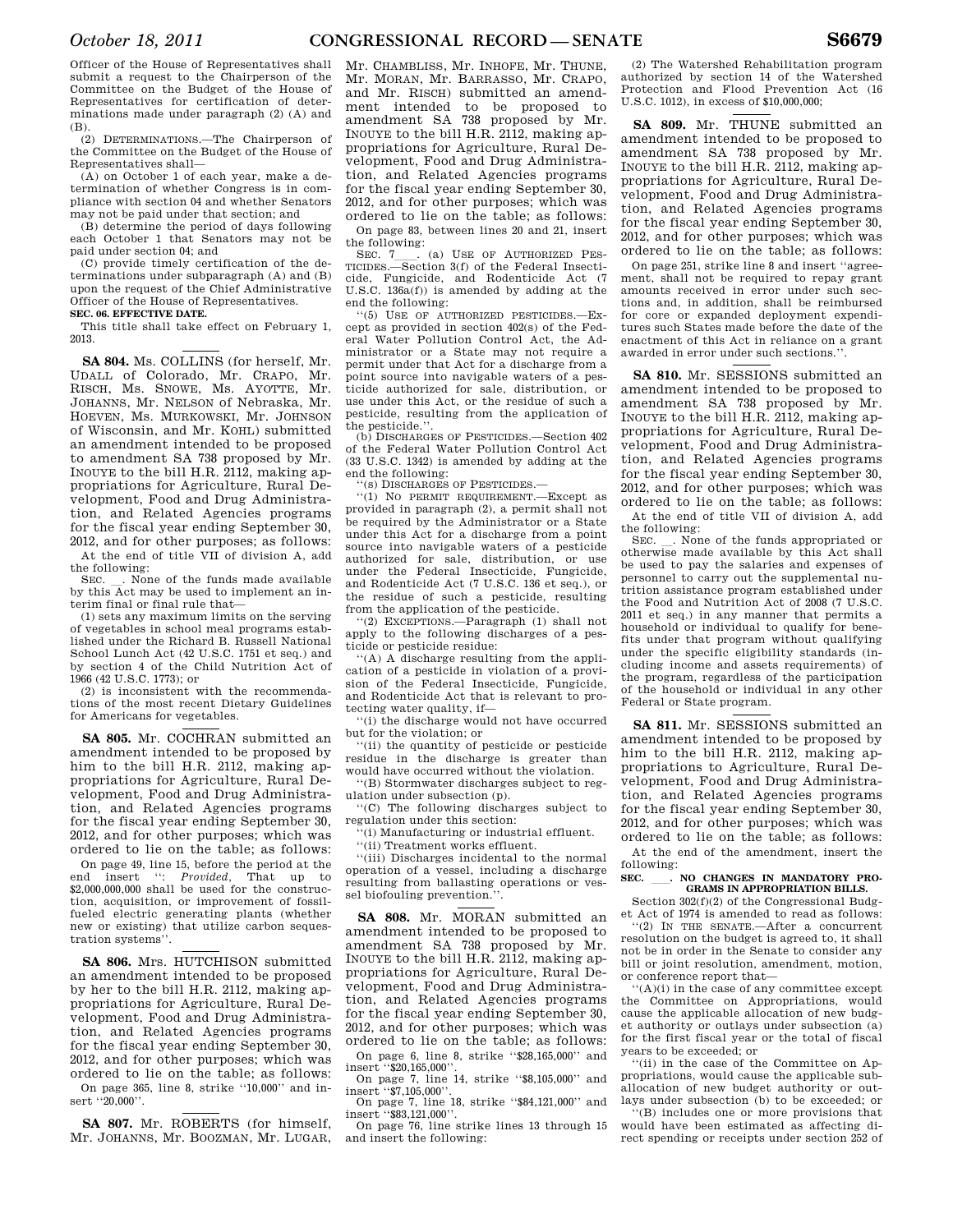the Balanced Budget and Emergency Deficit Control Act of 1985 were they included in legislation other than appropriations legislation, if such provision does not result in net outlay savings over the total of the period of the current year, the budget year, and all fiscal years covered under the most recently adopted concurrent resolution on the budget.''.

**SA 812.** Mr. SESSIONS (for himself and Mr. COBURN) submitted an amendment intended to be proposed to amendment SA 738 proposed by Mr. INOUYE to the bill H.R. 2112, making appropriations for Agriculture, Rural Development, Food and Drug Administration, and Related Agencies programs for the fiscal year ending September 30, 2012, and for other purposes; which was ordered to lie on the table; as follows: On page 108, between lines 22 and 23, insert

the following: SEC. 114. No funds appropriated, or other-

wise made available, under this Act may be used by the Director of the United States Patent and Trademark Office to carry out section 37 of the Leahy-Smith America Invents Act  $(35 \text{ H S C} \quad 156 \text{ note})$ , including the flush sentence added to section 156(d)(1) of title 35, United States Code, by such section 37.

**SA 813.** Mr. SESSIONS submitted an amendment intended to be proposed to amendment SA 738 proposed by Mr. INOUYE to the bill H.R. 2112, making appropriations for Agriculture, Rural Development, Food and Drug Administration, and Related Agencies programs for the fiscal year ending September 30, 2012, and for other purposes; which was ordered to lie on the table; as follows:

On page 147, line 7, strike the period at the end and insert '': *Provided further,* That no jurisdiction shall receive compensation from the amount made available by this paragraph if the jurisdiction has a custom, practice, policy, legislative provision, or ordinance that results in the jurisdiction failing or refusing to comply with immigration detainers issued by U.S. Immigration and Customs Enforcement.''.

**SA 814.** Mr. CRAPO (for himself, Mr. JOHANNS, Mr. SHELBY, Mr. TOOMEY, Mr. MORAN, and Mr. VITTER) submitted an amendment intended to be proposed to amendment SA 738 proposed by Mr. INOUYE to the bill H.R. 2112, making appropriations for Agriculture, Rural Development, Food and Drug Administration, and Related Agencies programs for the fiscal year ending September 30, 2012, and for other purposes; which was ordered to lie on the table; as follows: On page 83, between lines 20 and 21, insert

the following:<br>SEC. \_\_\_. None of the funds made available SEC.  $\Box$ . None of the funds made available by this Act may be used by the Commodity Futures Trading Commission—

(1) to promulgate any final rules under the Dodd-Frank Wall Street Reform and Consumer Protection Act (Public Law 111–203; 124 Stat. 1376) (including under any law amended by that Act) or the Commodity Exchange Act (7 U.S.C. 1 et seq.), until the Commodity Futures Trading Commission, jointly with the Securities and Exchange Commission and the prudential regulators (as defined in section 1a of the Commodity Exchange Act (7 U.S.C. 1a))—

(A) has, pursuant to the notice and comment provisions of section 553 of title 5,

United States Code, adopted an implementation schedule for title VII of the Dodd-Frank Wall Street Reform and Consumer Protection Act (15 U.S.C. 8301 et seq.) (including amendments made by that title) (referred to this section as ''the title'') that sets forth a schedule for the publication of final rules required by the title that—

(i) begins with the publication of the rules required under section 712(d)(1) of that Act (15 U.S.C. 8302); and

(ii) includes provisions that require a rulemaking and provisions that do not require a rulemaking; and

(B) has completed and submitted to Congress an analysis that includes—

(i) a quantitative analysis of the effects of the title on United States economic growth and job creation;

(ii) an assessment of the implications of the title for cross-border activity by, and international competitiveness of, United States financial institutions, companies, and investors;

(iii) an assessment of whether and how the definitional, clearing, trading, reporting, recordkeeping, real-time reporting, registration, capital, margin, business conduct, position limits, and other requirements of the title work together, and how those requirements affect market depth and liquidity;

(iv) an assessment of the implications of any lack of harmonization by the Securities and Exchange Commission, the Commodity Futures Trading Commission, and the prudential regulators with respect to the timing and the substance of the rules of those entities; and

(v) an analysis of the progress of members of the Group of 20 and other countries toward implementing derivatives regulatory reform, including material differences in the schedule for implementation (as well as material differences in definitions, clearing, trading, reporting, registration, capital, margin, business conduct, and position limits) and the possible and likely effects on United States competitiveness, market liquidity, and financial stability; or

(2) to further define the terms—

(A) ''swap'' and ''security-based swap'' to include—

(i) for purposes of section 4s(e) of the Commodity Exchange Act (7 U.S.C. 6s(e)) and section 15F(e) of the Securities Exchange Act of 1934 (15 U.S.C. 78o–10(e)), an agreement, contract, or transaction that would otherwise be a swap or security-based swap, in which 1 of the counterparties is not—

(I) a swap dealer or major swap participant;

(II) an investment fund that—

(aa) has issued securities (other than debt securities) to more than 5 unaffiliated persons;

(bb) would be an investment company (as defined in section 3 of the Investment Company Act of 1940 (15 U.S.C. 80a–3)) but for paragraph (1) or (7) of subsection (c) of that section; and

(cc) is not primarily invested in physical assets (including commercial real estate) directly or through an interest in an affiliate that owns the physical assets;

(III) a regulated entity, as defined in section 1303 of the Federal Housing Enterprises Financial Safety and Soundness Act of 1992 (12 U.S.C. 4502); or

(IV) a commodity pool that is predominantly invested in any combination of commodities, commodity swaps, commodity options, or commodity futures;

(ii) an agreement, contract, or transaction that would otherwise be a swap or securitybased swap, and that is entered into by a party that is controlling, controlled by, or common counterparty; or

(iii) except with respect to any law (including rules and regulations) prohibiting fraud or manipulation, an agreement, contract, or transaction that would otherwise be a swap or security-based swap and—

(I) is entered into outside of the United States between counterparties established under the laws of any jurisdiction outside of the United States (including a non-United States branch of a United States entity licensed and recognized under local law outside of the United States);

(II) has a valid business purpose;

(III) is not structured with the sole purpose of evading the requirements of the title; and (IV) is not reasonably expected to have a

serious adverse effect on the stability of the United States financial system; and

(B) ''major swap participant'' and ''major security-based swap participant'' in a manner that does not distinguish between—

(i) net and gross exposures; and

(ii) collateralized and uncollateralized positions.

**SA 815.** Mr. MORAN submitted an amendment intended to be proposed to amendment SA 738 proposed by Mr. INOUYE to the bill H.R. 2112, making appropriations for Agriculture, Rural Development, Food and Drug Administration, and Related Agencies programs for the fiscal year ending September 30, 2012, and for other purposes; which was ordered to lie on the table; as follows:

On page 6, line 17, insert '': *Provided further*, That \$8,000,000 of the amount made available by this heading shall be transferred to carry out the program authorized under section 14 of the Watershed Protection and Flood Prevention Act (16 U.S.C. 1012)'' before the period at the end.

**SA 816.** Mr. SANDERS submitted an amendment intended to be proposed to amendment SA 738 proposed by Mr. INOUYE to the bill H.R. 2112, making appropriations for Agriculture, Rural Development, Food and Drug Administration, and Related Agencies programs for the fiscal year ending September 30, 2012, and for other purposes; which was ordered to lie on the table; as follows:

On page 87, line 21, insert '', of which \$1,000,000 shall be for economic adjustment assistance grants under section 209 of the Public Works and Economic Development Act of 1965 (42 U.S.C. 3149) to support innovative, utility-administered energy efficiency programs for small businesses'' before the period at the end.

**SA 817.** Mr. SCHUMER submitted an amendment intended to be proposed to amendment SA 738 proposed by Mr. INOUYE to the bill H.R. 2112, making appropriations for Agriculture, Rural Development, Food and Drug Administration, and Related Agencies programs for the fiscal year ending September 30, 2012, and for other purposes; which was ordered to lie on the table; as follows:

On page 319, line 8, strike ''\$57,000,000'' and insert ''\$62,398,750''.

On page 319, line 14, strike ''\$35,000,000'' and insert ''\$40,398,750''.

On page 336, line 1, strike ''\$199,035,000'' and insert ''\$193,636,250''.

**SA 818.** Mr. SCHUMER submitted an amendment intended to be proposed to amendment SA 738 proposed by Mr.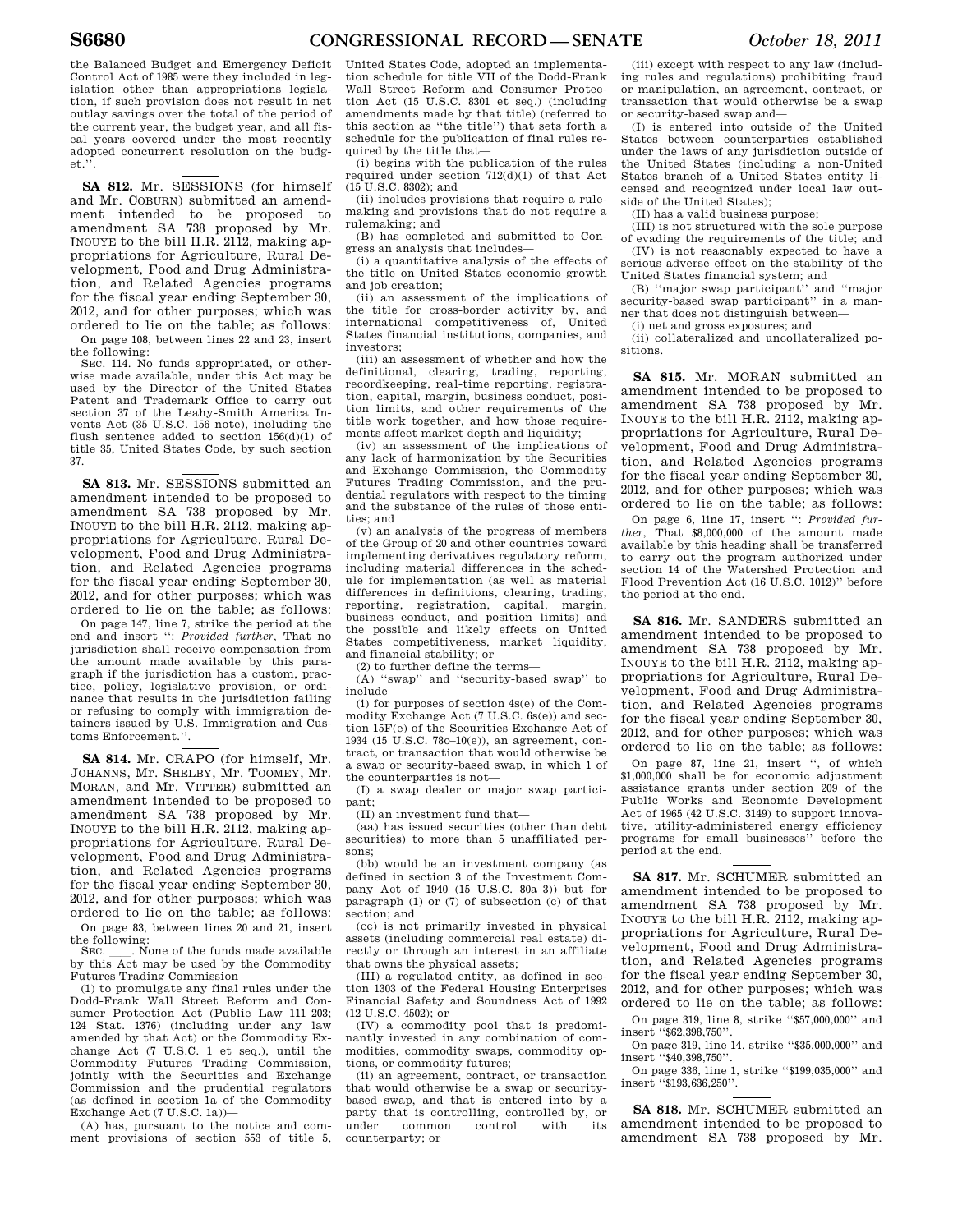INOUYE to the bill H.R. 2112, making appropriations for Agriculture, Rural Development, Food and Drug Administration, and Related Agencies programs for the fiscal year ending September 30, 2012, and for other purposes; which was ordered to lie on the table; as follows:

On page 307, line 12, after ''including'' insert the following: ''long-term accrued leave,''.

**SA 819.** Mr. BINGAMAN submitted an amendment intended to be proposed to amendment SA 769 proposed by Mr. VITTER to the amendment SA 738 proposed by Mr. INOUYE to the bill H.R. 2112, making appropriations for Agriculture, Rural Development, Food and Drug Administration, and Related Agencies programs for the fiscal year ending September 30, 2012, and for other purposes; which was ordered to lie on the table; as follows:

On page 1, line 8 of the amendment, insert ''or Mexico'' after ''Canada''.

**SA 820.** Mr. BINGAMAN submitted an amendment intended to be proposed to amendment SA 769 proposed by Mr. VITTER to the amendment SA 738 proposed by Mr. INOUYE to the bill H.R. 2112, making appropriations for Agriculture, Rural Development, Food and Drug Administration, and Related Agencies programs for the fiscal year ending September 30, 2012, and for other purposes; which was ordered to lie on the table; as follows:

On page 1 of the amendment, strike line 8 though line 10 and insert the following: ''381(g))) from importing a prescription drug from Canada, or from a permitted country designated by the Secretary of Health and Human Services, that complies with the Federal Food, Drug, and Cosmetic Act: *Provided*, That the Secretary shall designate a permitted country as a country from which an individual may import a prescription drug in accordance with this section if the Secretary determines that (1) the country has statutory or regulatory standards that are equivalent to the standards in the United States and Canada with respect to the training of pharmacists, the practice of pharmacy, and the protection of the privacy of personal medical information, and (2) the importation of drugs to individuals in the United States from the country will not adversely affect public health: *Provided further*, That the term 'permitted country' means—

''(1) Australia;

''(2) a member country of the European Union, but does not include a member country with respect to which—

''(A) the country's Annex to the Treaty of Accession to the European Union 2003 includes a transitional measure for the regulation of human pharmaceutical products that has not expired; or

''(B) the Secretary determines that the requirements described in subparagraphs (A) and (B) of paragraph (6) will not be met by the date on which such transitional measure for the regulation of human pharmaceutical products expires;

''(3) Japan;

''(4) New Zealand;

''(5) Switzerland; and

''(6) a country in which the Secretary determines the following requirements are met:

''(A) The country has statutory or regulatory requirements—

''(i) that require the review of drugs for safety and effectiveness by an entity of the government of the country;

''(ii) that authorize the approval of only those drugs that have been determined to be safe and effective by experts employed by or acting on behalf of such entity and qualified by scientific training and experience to evaluate the safety and effectiveness of drugs on the basis of adequate and well-controlled investigations, including clinical investigations, conducted by experts qualified by scientific training and experience to evaluate the safety and effectiveness of drugs;

'(iii) that require the methods used in, and the facilities and controls used for the manufacture, processing, and packing of drugs in the country to be adequate to preserve their identity, quality, purity, and strength;

''(iv) for the reporting of adverse reactions to drugs and procedures to withdraw approval and remove drugs found not to be safe or effective; and

''(v) that require the labeling and promotion of drugs to be in accordance with the approval of the drug.

''(B) The valid marketing authorization system in the country is equivalent to the systems in the countries described in paragraphs (1) through (5).

''(C) The importation of drugs to the United States from the country will not adversely affect public health.''.

**SA 821.** Mr. PAUL submitted an amendment intended to be proposed to amendment SA 738 proposed by Mr. INOUYE to the bill H.R. 2112, making appropriations for Agriculture, Rural Development, Food and Drug Administration, and Related Agencies programs for the fiscal year ending September 30, 2012, and for other purposes; which was ordered to lie on the table; as follows:

On page 213, line 13, insert '': *Provided further*, That notwithstanding section 133(d)(2) of title 23, United States Code, none of the funds made available under this heading may be used to implement or execute transportation enhancement activities: *Provided further*, That at least 10 percent of the funds made available under this heading shall be made available for the highway bridge program authorized under section 144 of title 23, United States Code'' before the period at the end.

**SA 822.** Mr. PAUL submitted an amendment intended to be proposed to amendment SA 738 proposed by Mr. INOUYE to the bill H.R. 2112, making appropriations for Agriculture, Rural Development, Food and Drug Administration, and Related Agencies programs for the fiscal year ending September 30, 2012, and for other purposes; which was ordered to lie on the table; as follows:

On page 231, lines 13 through 16, strike ''\$41,107,000,000 for Federal-aid highways and highway safety construction programs for fiscal year 2012: *Provided*, That within the \$41,107,000,000'' and insert ''\$27,000,000,000 for Federal-aid highways and highway safety construction programs for fiscal year 2012: *Provided*, That within the \$27,000,000,000''.

**SA 823.** Mr. PAUL submitted an amendment intended to be proposed to amendment SA 738 proposed by Mr. INOUYE to the bill H.R. 2112, making appropriations for Agriculture, Rural Development, Food and Drug Administration, and Related Agencies programs

for the fiscal year ending September 30, 2012, and for other purposes; which was ordered to lie on the table; as follows: Beginning on page 84, strike line 8 and all that follows through page 108, line 24.

**SA 824.** Mr. DEMINT submitted an amendment intended to be proposed by him to the bill H.R. 2112, making appropriations for Agriculture, Rural Development, Food and Drug Administration, and Related Agencies programs for the fiscal year ending September 30, 2012, and for other purposes; which was ordered to lie on the table; as follow:

At the appropriate place, insert the following:

#### **DIVISION • - CORPS OF ENGINEERS REFORM**

#### **SECTION 1. SHORT TITLE.**

This division may be cited as the ''Corps of Engineers Reform Act of 2011''.

#### **TITLE I—HARBOR MAINTENANCE REFORM**

#### **SEC. 101. PURPOSE.**

The purpose of this title is to establish a harbor maintenance block grant program to provide the maximum flexibility to each State to carry out harbor maintenance and deepening projects in the State.

### **SEC. 102. DEFINITIONS.**

Except as otherwise specifically provided, in this title:

(1) HARBOR MAINTENANCE.—The term ''harbor maintenance'' means any project directly related to the operations and maintenance of a harbor, including additional development of a harbor.

(2) LEAD AGENCY.—The term ''lead agency'' means the agency designated under section 106(a).

(3) SECRETARY.—The term ''Secretary'' means the Secretary of the Army, acting through the Chief of Engineers.

(4) STATE.—The term ''State'' means—

(A) a State;

(B) the District of Columbia;

(C) the Commonwealth of Puerto Rico; and (D) any other territory or possession of the United States.

#### **SEC. 103. FUNDING.**

The harbor maintenance block grant program established under section 104 shall be funded from the State Harbor Maintenance Block Grant Account established under section 9505 of the Internal Revenue Code of 1986.

#### **SEC. 104. ESTABLISHMENT OF HARBOR MAINTE-NANCE BLOCK GRANT PROGRAM.**

The Secretary shall establish a program to make grants to States in accordance with this title to carry out harbor maintenance and deepening projects located in participating States in accordance with the priorities determined by each participating State, including operations and maintenance, investigations, site infrastructure improvements, and new construction projects at harbors.

#### **SEC. 105. REPORTS.**

(a) IN GENERAL.—To be eligible to receive and expend amounts for a fiscal year under this title, a State shall prepare and submit to the Secretary a report describing the activities that the State intends to carry out using amounts received under this title, including information on the types of activities to be carried out.

(b) AVAILABILITY AND COMMENT.—A report under subsection (a) shall be made public within the State in such a manner as to facilitate comment by any person (including any Federal or other public agency) during the development of the report and after the completion of the report.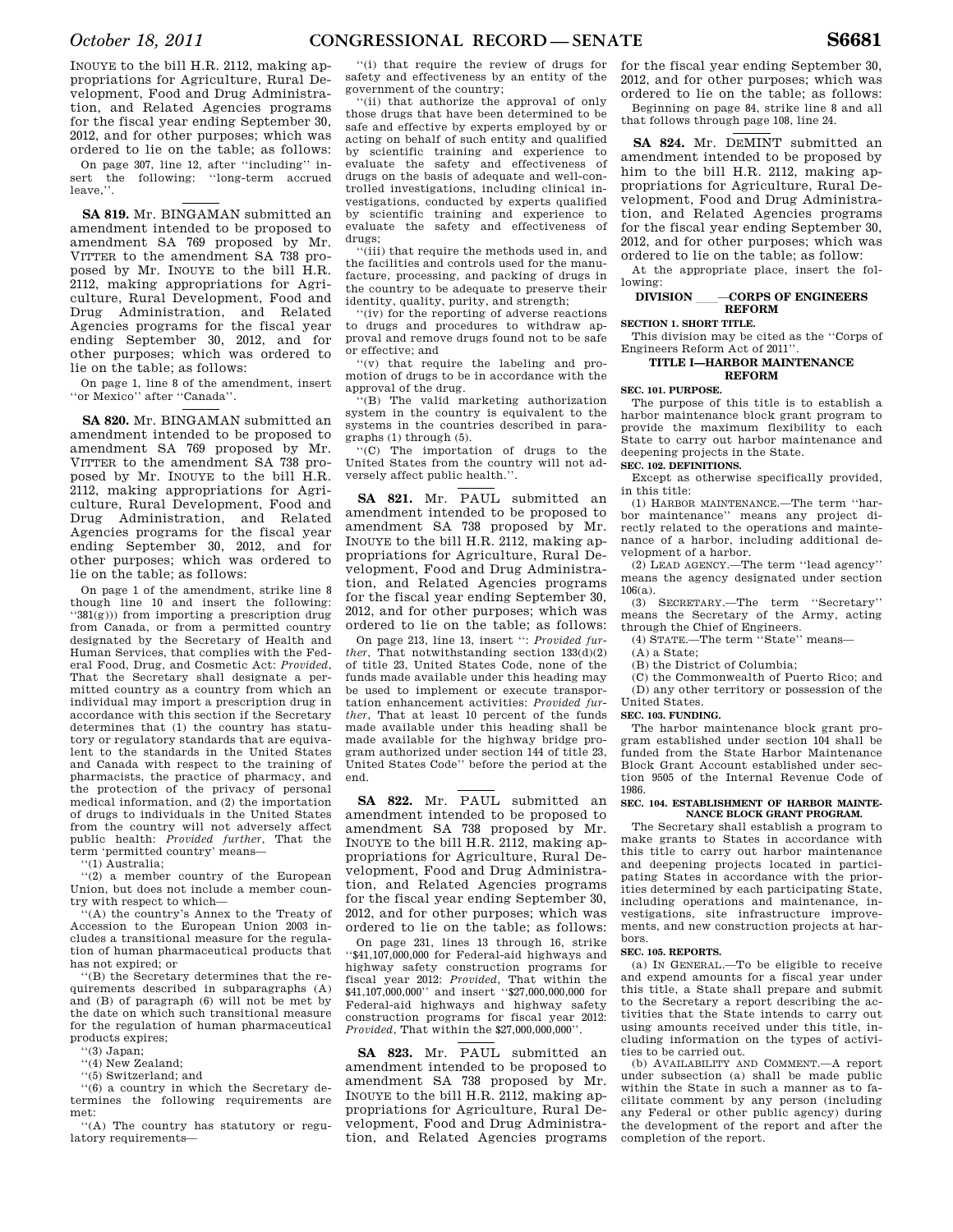(c) REVISION.—

(1) IN GENERAL.—The report shall be revised throughout the year as may be necessary to reflect substantial changes in the activities assisted using amounts provided under this title.

(2) AVAILABILITY AND COMMENT.—Any revision in the report shall be subject to subsection (b).

(d) NO ADDITIONAL REPORTS.—The Secretary may not impose any reporting requirements on States to carry out this title that are in addition to the reports specifically required under this title.

### **SEC. 106. LEAD AGENCY.**

(a) DESIGNATION.—The chief executive officer of a State that seeks to receive a grant under this title shall designate, in an application submitted to the Secretary under section 107, an appropriate State agency that complies with subsection (b) to act as the lead agency for the State.

(b) DUTIES.—

(1) IN GENERAL.—The lead agency shall—

(A) administer, directly or through other State agencies, the financial assistance received under this title by the State;

(B) develop the State plan to be submitted to the Secretary under section  $107(a)(2)$ ;

(C) in conjunction with the development of the State plan, hold at least 1 hearing in the State to provide to the public an opportunity to comment on the State plan; and

(D) coordinate the implementation of harbor maintenance projects under this title with applicable Federal, State, and local agencies.

(2) DEVELOPMENT OF PLAN.—In the development of the State plan described in paragraph (1)(B), the lead agency shall consult with appropriate representatives of units of general purpose local government on issues relating to the State plan.

#### **SEC. 107. APPLICATION AND PLAN.**

(a) APPLICATION.—To be eligible to receive assistance under this title, a State shall prepare and submit to the Secretary an application at such time, in such manner, and containing such information as the Secretary shall by rule require, including—

(1) an assurance that the State will comply with the requirements of this title; and

(2) a State plan that meets the requirements of subsection (b).

(b) REQUIREMENTS OF A PLAN-

(1) LEAD AGENCY.—The State plan shall identify the lead agency.

(2) USE OF BLOCK GRANT FUNDS.—The State plan shall provide that the State shall use the amounts provided to the State for each fiscal year under this title to carry out harbor maintenance and deepening projects.

(c) APPROVAL OF APPLICATION.—The Secretary shall approve an application that satisfies the requirements of this section. **SEC. 108. EFFECT ON ENVIRONMENTAL LAWS.** 

Nothing in this title affects, alters, or modifies any provisions of applicable Federal environmental laws (including regulations). **SEC. 109. ADMINISTRATION AND ENFORCEMENT.** 

(a) ADMINISTRATION.—The Secretary shall—

(1) coordinate all activities of the Department of Defense relating to harbor maintenance activities, and, to the maximum extent practicable, coordinate the activities with similar activities of other Federal entities; and

(2) provide technical assistance to assist States in carrying out this title, including assistance on a reimbursable basis.

(b) ENFORCEMENT.—

(1) REVIEW OF COMPLIANCE WITH STATE PLAN.—The Secretary shall—

(A) review and monitor State compliance with—

(i) this title; and

(ii) the plan approved under section 107(c) for the State; and

(B) have the power to terminate payments to the State in accordance with paragraph (2).

(2) NONCOMPLIANCE.—

(A) IN GENERAL.—

(i) APPLICATION.—This subparagraph applies if the Secretary, after reasonable notice to a State and opportunity for a hearing, finds that—

(I) there has been a failure by the State to comply substantially with any provision or requirement set forth in the plan approved under section 107(c) for the State in a manner that constitutes fraud or abuse; or

(II) in the operation of any program or activity for which assistance is provided under this title, there is a failure by the State to comply substantially with any provision of this title in a manner that constitutes fraud or abuse.

(ii) NOTICE.—If the Secretary makes the finding described in subclause (I) or (II) of clause (i), the Secretary shall notify the State of the finding and that no further payments will be made to the State under this title (or, in the case of noncompliance in the operation of a program or activity, that no further payments to the State will be made with respect to the program or activity) until the Secretary is satisfied that there is no longer any such failure to comply or that the noncompliance will be promptly corrected.

(B) ADDITIONAL SANCTIONS.—In the case of a finding of noncompliance made pursuant to subparagraph (A), the Secretary may, in addition to imposing the sanctions described in subparagraph (A), impose other appropriate sanctions, including recoupment of funds improperly expended for purposes prohibited or not authorized by this title, and disqualification from the receipt of financial assistance under this title.

(C) NOTICE.—The notice required under subparagraph (A) shall include specific identification of any additional sanction being imposed under subparagraph (B).

(3) PROCEDURES.—The Secretary shall establish by regulation procedures for—

(A) receiving, processing, and determining the validity of complaints concerning any failure of a State to comply with the State plan or any requirement of this title; and

(B) imposing sanctions under this section. **SEC. 110. PAYMENTS.** 

 $(a)$  In GENERAL.

(1) PAYMENTS.—A State that has an application approved by the Secretary under section 107(c) shall be entitled to a payment under this section for each fiscal year in an amount that is equal to the allotment of the State under section 113 for the fiscal year.

(2) STATE ENTITLEMENT. Subject to the availability of funds under section 103, this title—

(A) constitutes budget authority in advance of appropriations Acts; and

(B) represents the obligation of the Federal Government to provide for the payment to States of the amount described in paragraph (1).

(b) METHOD OF PAYMENT.—

(1) IN GENERAL.—Subject to paragraph (2), the Secretary may make payments to a State in installments, in advance, or by way of reimbursement, with necessary adjustments on account of overpayments or underpayments, as the Secretary may determine.

(2) LIMITATION.—The Secretary may not make the payments in a manner that prevents the State from complying with section 107.

#### **SEC. 111. AUDITS.**

(a) REQUIREMENT.—After the close of each program period covered by an application approved under section 107(c), a State shall audit— (1) the expenditures of the State during the

program period from amounts received under this title; and

(2) the maintenance by the State of unexpended amounts received by the State under this title.

(b) INDEPENDENT AUDITOR.—An audit under this section shall be conducted—

(1) by an entity that is independent of any agency administering activities that receive assistance under this title; and

(2) in accordance with generally accepted auditing principles.

(c) SUBMISSION.—Not later than 30 days after the completion of an audit under this section, the State shall submit a copy of the audit to the legislature of the State and to the Secretary.

(d) REPAYMENT OF AMOUNTS.—

(1) IN GENERAL.—Except as provided in paragraph (2), each State shall repay to the United States any amounts made available to the State under this title and determined through an audit under this section—

(A) to have been expended in a manner that constitutes fraud or abuse; or

(B) to remain unexpended as a result of fraud or abuse.

(2) OFFSET TO AMOUNTS.—As an alternative to requiring repayment of amounts under paragraph (1), the Secretary may offset the amounts required to be repaid against any other amounts to which the State is or may be entitled under this title.

#### **SEC. 112. REPORT BY SECRETARY.**

Not later than 60 days after the date of enactment of this Act, and annually thereafter, the Secretary shall submit to the appropriate committees of Congress a report that contains—

(1) a summary and analysis of the data and information provided to the Secretary in the State audits submitted under section 111; and

(2) an assessment, and if appropriate, recommendations for Congress concerning efforts that should be undertaken to improve harbor maintenance in the United States.

#### **SEC. 113. ALLOTMENTS.**

(a) IN GENERAL.—For each fiscal year, the Secretary shall allot to each participating State an amount that is equal to the proportion that—

(1) the amounts collected in the State for deposit in the State Harbor Maintenance Block Grant Account for that fiscal year in accordance with section 9505 of the Internal Revenue Code of 1986; bears to

(2) the total amount of funds in the State Harbor Maintenance Block Grant Account in that fiscal year.

(b) INSUFFICIENT FUNDS.—If the Secretary finds that the total amount of allotments to which States would otherwise be entitled for a fiscal year under subsection (a) will exceed the amount of funds available to provide the allotments for the fiscal year, the Secretary shall reduce the allotments made to States under this subsection, on a pro rata basis, to the extent necessary to allot under this subsection a total amount that is equal to the funds that will be made available.

#### **SEC. 114. AMENDMENTS TO INTERNAL REVENUE CODE OF 1986.**

(a) IN GENERAL.—Subsection (c) of section 9505 of the Internal Revenue Code of 1986 is amended by striking ''Amounts'' and inserting ''Except as provided in subsection (d), amounts''.

(b) STATE BLOCK GRANTS.—Section 9505 of the Internal Revenue Code of 1986 is amended by adding at the end the following new subsection:

''(d) ESTABLISHMENT OF STATE BLOCK GRANT ACCOUNT.—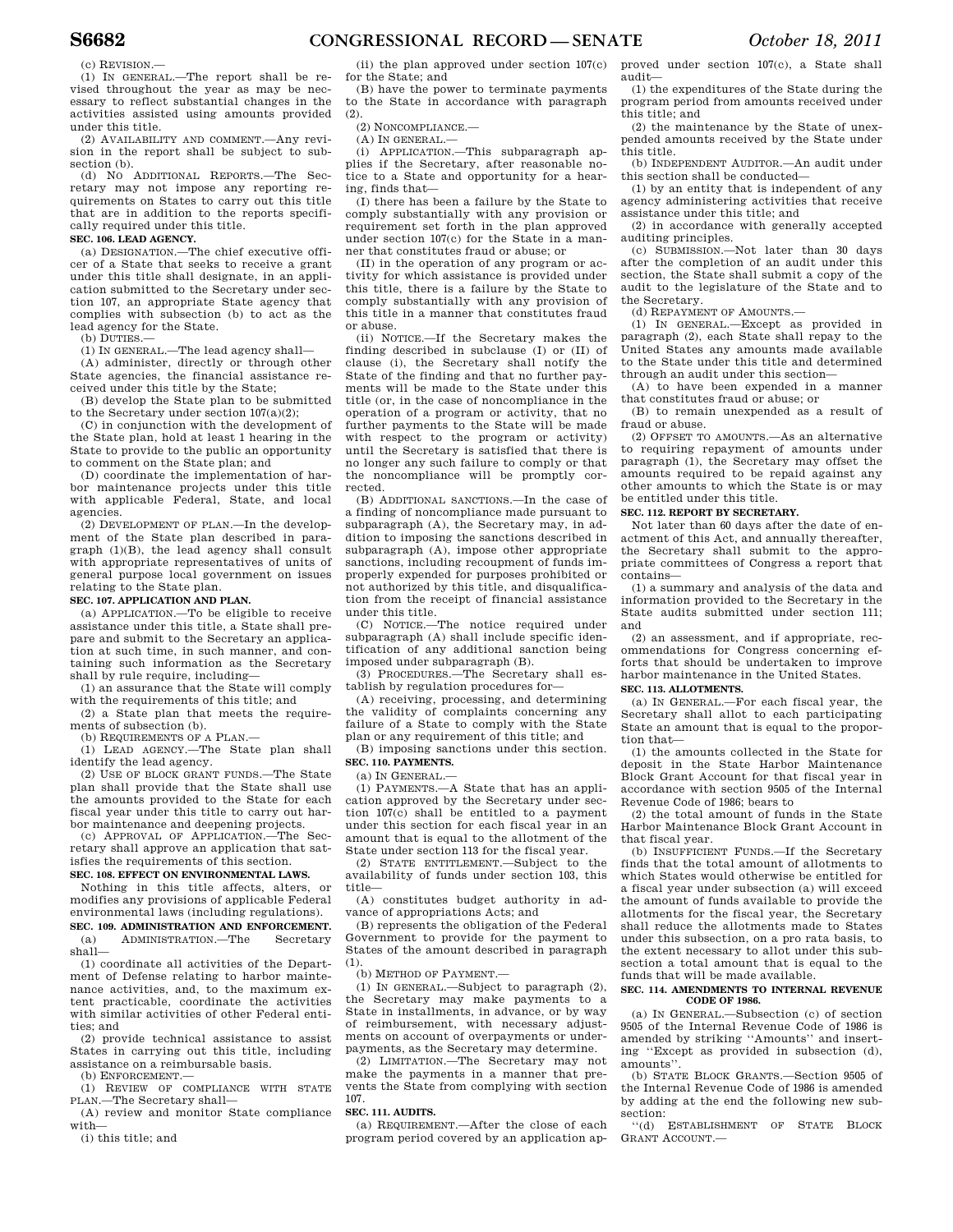''(1) CREATION OF ACCOUNT.—There is established in the Harbor Maintenance Trust Fund a separate account to be known as the 'State Harbor Maintenance Block Grant Account' consisting of such amounts as may be transferred or credited to the State Harbor Maintenance Block Grant Account as provided in this section or section 9602(b).

''(2) TRANSFERS TO STATE HARBOR MAINTE-NANCE BLOCK GRANT ACCOUNT.—The Secretary shall transfer to the State Harbor Maintenance Block Grant Account the electing State amount of the amounts appropriated to the Harbor Maintenance Trust Fund under subsection (b).

''(3) EXPENDITURES FROM ACCOUNT.—Except as provided in paragraph (4), amounts in the State Harbor Maintenance Block Grant Account shall be available for making expenditures to fund the harbor maintenance block grant program authorized by the Corps of Engineers Reform Act of 2011. The Secretary shall, from time to time, transfer such amounts to such accounts as are identified by the Secretary of the Army, acting through the Chief of Engineers, for the purpose of making such expenditures.

''(4) LIMITATIONS.—

''(A) NON-ELECTING STATES.—Amounts in the State Harbor Maintenance Block Grant Account shall not be used for making any payment to a State, or for making expenditures within a State, unless such State is an electing State.

''(B) RESERVATION OF ADMINISTRATIVE COSTS.—

''(i) IN GENERAL.—The expenditures under subsection (c)(3) shall be borne by the State Harbor Maintenance Block Grant Account and the General Account in proportion to the respective amounts of the revenues transferred under this section to the State Harbor Maintenance Block Grant Account and the General Account (after the application of paragraph (2)).

''(ii) RESERVATION.—The amounts required to bear the State Harbor Maintenance Block Grant Account's share of the expenditures under clause (i) shall be reserved for such purpose and shall not be used to make any other expenditures.

'(iii) GENERAL ACCOUNT.—For purposes of this subparagraph, the term 'General Account' means the portion of the Harbor Maintenance Trust Fund which is not the State Harbor Maintenance Block Grant Account.

''(5) DEFINITIONS.—For purposes of this subsection—

''(A) ELECTING STATE AMOUNT.—The term 'electing State amount' means the portion of the amounts appropriated to the Harbor Maintenance Trust Fund under subsection (b) which is equivalent to the taxes received in the Treasury under section 4461 which are collected from ports in electing States.

''(B) ELECTING STATE.—The term 'electing State' means a State that has elected (by submission of the application required under section 107 of the Corps of Engineers Reform Act of 2011) to participate in the harbor maintenance block grant program authorized by the Corps of Engineers Reform Act of 2011.

''(6) COORDINATION WITH TRUST FUND EX-PENDITURES.—Expenditures under paragraphs (1) and (2) of subsection (c) shall not be made to, or for projects located within, any State which is an electing State.''.

(c) EFFECTIVE DATE.—The amendments made by this section shall apply to amounts appropriated or transferred to the Harbor Maintenance Trust Fund under section 9505 of the Internal Revenue Code of 1986 after the date of the enactment of this Act.

#### **TITLE II—WATER RESOURCES DEVELOPMENT**

**SEC. 201. DEFINITIONS.**  In this title:

(1) COMMISSION.—The term ''Commission'' means the Water Resources Commission established by section 203.

(2) SECRETARY.—The term ''Secretary'' means the Secretary of the Army, acting through the Chief of Engineers.

#### **SEC. 202. CORPS TRANSPARENCY.**

(a) ANNUAL PUBLICATION OF AUTHORIZED PROJECTS.—

(1) IN GENERAL.—The Secretary shall publish annually a list describing each authorized water resources project of the Corps of Engineers in the Federal Register and on a publically available website.

(2) CONTENTS.—For each authorized water resources project, the list described in paragraph (1) shall include—

(A) the date on which the water resources project was authorized; and

(B) the amount of Federal funds, if any, provided to the water resources project during the 5 years immediately preceding the date on which the list described in paragraph (1) is published.

(3) REPORT TO CONGRESS.—The Secretary shall submit the list described in paragraph  $(1)$  to-

(A) the Committees on Environment and Public Works and Appropriations of the Senate; and

(B) the Committees on Transportation and Infrastructure and Appropriations of the House of Representatives.<br>(b) PUBLICATION OF

DEAUTHORIZED PROJECTS —

(1) IN GENERAL.—Not later than 90 days after date of the enactment of this Act, the Secretary shall publish a list describing each water resources study or project of the Corps of Engineers that is no longer authorized.

(2) CONTENTS.—For each water resources study or project described in paragraph (1), the list described in paragraph (1) shall include—

(A) the date on which the water resources study or project was authorized; and

(B) the amount of Federal funds, if any, provided to the water resources study or project for the 5 years immediately following the date on which that study or project was authorized.

(3) REPORT TO CONGRESS.—The Secretary shall submit the list described in paragraph  $(1)$  to-

(A) the Committees on Environment and Public Works and Appropriations of the Senate; and

(B) the Committees on Transportation and Infrastructure and Appropriations of the House of Representatives.

#### **SEC. 203. WATER RESOURCES COMMISSION.**

(a) ESTABLISHMENT OF COMMISSION.—

 $(1)$  ESTABLISHMENT —There is established a commission, to be known as the ''Water Resources Commission'', to prioritize water resources projects in the United States.  $(2)$  MEMBERSHIP $-$ 

(A) COMPOSITION.—

(i) IN GENERAL.—The Commission shall be composed of 11 members, of whom—

(I) 1 member shall be appointed by the President;

(II) 1 member shall be appointed by the Speaker of the House of Representatives;

(III) 1 member shall be appointed by the majority leader of the Senate; and

(IV) 8 members shall be appointed in accordance with clause (ii) by the Speaker of the House of Representatives and the majority leader of the Senate, in consultation with the minority leader of the House of Representatives and the minority leader of the Senate.

(ii) RESTRICTIONS.

(I) IN GENERAL.—Subject to subclause (II), each of the 8 members appointed under clause (i)(IV) shall represent 1 of the following Corps of Engineers geographical divisions:

(aa) Great Lakes & Ohio River Division.

- (bb) Mississippi Valley Division.
- (cc) North Atlantic Division.
- (dd) Northwestern Division. (ee) Pacific Ocean Division.
- (ff) South Atlantic Division.
- (gg) South Pacific Division.
- (hh) Southwestern Division.

(II) GEOGRAPHICAL REPRESENTATION.—Not more than 2 of the members appointed under clause (i)(IV) shall represent the same Corps of Engineers geographical division described in subclause (I).

(B) QUALIFICATIONS.—

(i) IN GENERAL.—Subject to clause (ii), members shall be appointed to the Commission from among individuals who—

(I)(aa) are knowledgeable in the fields of navigation, water infrastructure, or natural resources; or

(bb) are recognized as having expertise in project management or cost-benefit analysis; and

(II) while serving on the Commission, do not hold any other position as an officer or employee of the United States, except as a retired officer or retired civilian employee of the United States.

(ii) REQUIREMENT.—At least 1 of the members under subparagraph (A) shall have knowledge of safety issues relating to water resources projects carried out by the Corps of Engineers.

(C) DATE OF APPOINTMENTS.—The members of the Commission shall be appointed under subparagraph (A) not later than 90 days after the date of enactment of this Act.

(3) TERM; VACANCIES.—

(A) TERM.—A member shall be appointed for the life of the Commission.

(B) VACANCIES.—A vacancy in the Commission—

(i) shall not affect the powers of the Commission; and

(ii) shall be filled not later than 30 days after the date on which the vacancy occurs, in the same manner as the original appointment was made.

(4) INITIAL MEETING.—Not later than 30 days after the date on which all members of the Commission have been appointed, the Commission shall hold the initial meeting of the Commission.

(5) MEETINGS.—The Commission shall meet at the call of—

(A) the Chairperson; or

(B) the majority of the members of the Commission.

(6) QUORUM.—A majority of the members of the Commission shall constitute a quorum, but a lesser number of members may hold hearings.

(7) CHAIRPERSON AND VICE CHAIRPERSON.—

The Commission shall select a Chairperson and Vice Chairperson from among the members of the Commission.

(b) DUTIES OF COMMISSION —

(1) PRIORITIZATION OF WATER RESOURCES PROJECTS.—

(A) IN GENERAL.—In accordance with this section, the Commission shall make recommendations for the means by which to prioritize water resources projects of the Corps of Engineers and prioritize water resources projects of the Corps of Engineers that are not being carried out under a continuing authorities program.

(B) REPORT.—Not later than 1 year after the date of enactment of this Act, the Commission shall submit to Congress a report containing the recommendations and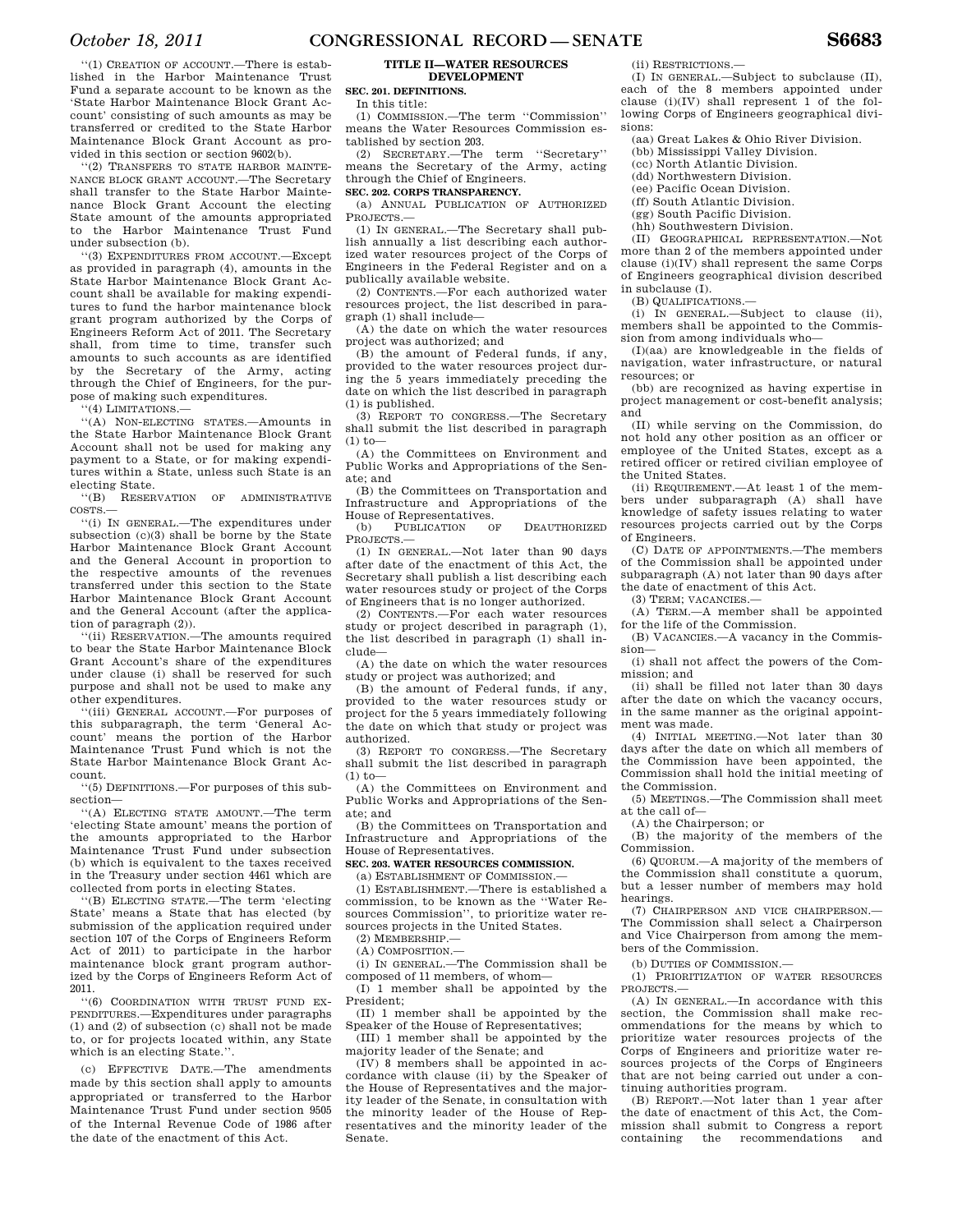prioritization method required under this paragraph.

(C) RECOMMENDATIONS.—The report shall include recommendations for—

(i) a process of regularized prioritization assessments that ensures continuity in project prioritization rankings and the inclusion of newly authorized projects;

(ii) a process to prioritize water resources projects across project type; and

(iii) a method of analysis, with respect to the prioritization process, of recreation and other ancillary benefits resulting from the construction of Corps of Engineers projects.

(D) PROJECT INCLUSIONS.—The report shall include, at a minimum, each water resources project authorized for study or construction on or before the date of enactment of this Act.

(E) PRIORITIZATION REQUIREMENTS.—

(i) IN GENERAL.—Each project described in the report shall be categorized by project type and be classified into a tier system of descending priority, to be established by the Commission, in a manner that reflects the extent to which the project achieves project prioritization criteria established under subparagraph (F).

(ii) MULTIPURPOSE PROJECTS.—Each multipurpose project described in the report shall be classified—

(I) by the project type that best represents the primary project purpose, as determined by the Commission; and

(II) into the tier system described in clause (i) within that project type.

(iii) TIER SYSTEM REQUIREMENTS.—In establishing a tier system under clause (i), the Commission shall ensure that each tier—

(I) is limited to total authorized project costs of \$5,000,000,000; and

(II) includes not more than 100 projects.

(iv) BALANCE.—The Commission shall seek, to the maximum extent practicable, a balance between the water resource needs of all States, regardless of the size or population of a State.

(F) PROJECT PRIORITIZATION CRITERIA.—In preparing the report, the Commission shall prioritize each water resources project of the Corps of Engineers based on the extent to which the project meets at least the following criteria and such additional criteria as the Commission may fully explain in the report:

(i) For flood damage reduction projects, the extent to which such a project—

(I) addresses critical flood damage reduction needs of the United States, including by reducing the risk of loss of life;

(II) avoids increasing risks to human life or damages to property in the case of large flood events; and

(III) avoids adverse environmental impacts or produces environmental benefits.

(ii) For navigation projects, the extent to which such a project—

(I) addresses priority navigation needs of the United States, including by having a high probability of producing the economic benefits projected with respect to the project and reflecting regional planning needs, as applicable; and

(II) avoids adverse environmental impacts.

(iii) For environmental restoration projects, the extent to which such a project addresses priority environmental restoration needs of the United States, including by restoring the natural hydrologic processes and spatial extent of an aquatic habitat, while being, to the maximum extent practicable, self-sustaining.

(2) AVAILABILITY.—The report prepared under this subsection shall be—

(A) published in the Federal Register; and (B) submitted to—

(i) the Committees on Environment and Public Works and Appropriations of the Senate; and

(ii) the Committees on Transportation and Infrastructure and Appropriations of the House of Representatives.

(c) POWERS OF COMMISSION.—

(1) HEARINGS.—The Commission shall hold such hearings, meet and act at such times and places, take such testimony, administer such oaths, and receive such evidence as the Commission considers advisable to carry out this section.

(2) INFORMATION FROM FEDERAL AGENCIES.—

(A) IN GENERAL.—The Commission may secure directly from a Federal agency such information as the Commission considers necessary to carry out this section.

(B) PROVISION OF INFORMATION.—On request of the Chairperson of the Commission, the head of the Federal agency shall provide the information to the Commission.

(3) GIFTS.—The Commission may accept, use, and dispose of gifts or donations of services or property.

(4) POSTAL SERVICES.—The Commission may use the United States mails in the same manner and under the same conditions as other agencies of the Federal Government.

(d) COMMISSION PERSONNEL MATTERS.—

(1) COMPENSATION OF MEMBERS.—A member of the Commission shall serve without pay, but shall be allowed a per diem allowance for travel expenses, at rates authorized for an employee of an agency under subchapter I of chapter 57 of title 5, United States Code, while away from the home or regular place of business of the member in the performance of the duties of the Commission.

(2) STAFF.—

(A) IN GENERAL.—The Chairperson of the Commission may, without regard to the civil service laws, including regulations, appoint and terminate an executive director and such other additional personnel as are necessary to enable the Commission to perform the duties of the Commission.

(B) CONFIRMATION OF EXECUTIVE DIREC-TOR.—The employment of an executive director shall be subject to confirmation by a majority of the members of the Commission.

(C) COMPENSATION.—

(i) IN GENERAL.—Except as provided in clause (ii), the Chairperson of the Commission may fix the compensation of the executive director and other personnel without regard to the provisions of chapter 51 and subchapter III of chapter 53 of title 5, United States Code, relating to classification of positions and General Schedule pay rates.

(ii) MAXIMUM RATE OF PAY.—In no event shall any employee of the Commission (other than the executive director) receive as compensation an amount in excess of the maximum rate of pay for Executive Level IV under section 5315 of title 5, United States Code.

(3) DETAIL OF FEDERAL GOVERNMENT EM-PLOYEES.—

(A) IN GENERAL.—An employee of the Federal Government may be detailed to the Commission without reimbursement.

(B) CIVIL SERVICE STATUS.—The detail of a Federal employee shall be without interruption or loss of civil service status or privilege.

(4) PROCUREMENT OF TEMPORARY AND INTER-MITTENT SERVICES.—On request of the Commission, the Secretary, acting through the Chief of Engineers, shall provide, on a reimbursable basis, such office space, supplies, equipment, and other support services to the Commission and staff of the Commission as are necessary for the Commission to carry out the duties of the Commission under this section.

(e) TERMINATION.—The Commission shall terminate on the date that is 90 days after the date on which the final report of the Commission is submitted under subsection (b).

**SEC. 204. FUNDING.** 

(a) FUNDING.—

(1) IN GENERAL.—In carrying out this title, the Commission shall use funds made available for the general operating expenses of the Corps of Engineers.

(2) PRIORITY WATER RESOURCES PROJECTS.— In carrying out the water resources projects prioritized by the Commission under section 203(b), the Secretary shall use funds made available to the Corps of Engineers.

(b) USE OF COMMISSION REPORT BY SEC-RETARY.—

(1) IN GENERAL.—The Secretary shall use the priority recommendations described in the report under section 203(b) as a means of allocating amounts appropriated under subsection (a)(2).

(2) EXCEPTION.—The Secretary may deviate from the priority recommendations in the report under section 203(b) by advancing the priority of a project only if the Secretary determines that—

(A) the project is vital to the national interest of the United States; and

(B) failure to complete the project would cause significant harm and expense to the United States.

 $(c)$  REPORTS  $-$ 

(1) IN GENERAL.—For each fiscal year, the Secretary shall submit to the committees described in paragraph (2), and make available to the public on the Internet, a report that lists, for the year covered by the report—

(A) the water resources projects that receive funding and are carried out in accordance with section 203(b); and

(B) the water resources projects that receive funding and are carried out on a project-by-project basis through line items contained in appropriations Acts.

(2) COMMITTEES.—The committees referred to in paragraph (1) are—

(A) the Committees on Environment and Public Works and Appropriations of the Senate; and

(B) the Committees on Transportation and Infrastructure and Appropriations of the House of Representatives.

**SA 825.** Mr. RUBIO submitted an amendment intended to be proposed to amendment SA 738 proposed by Mr. INOUYE to the bill H.R. 2112, making appropriations for Agriculture, Rural Development, Food and Drug Administration, and Related Agencies programs for the fiscal year ending September 30, 2012, and for other purposes; which was ordered to lie on the table; as follows: On page 209, between lines 2 and 3, insert

the following:

SEC. 542. All reports, written requests, and other communications required to be submitted to the Committee on Appropriations of the Senate and the Committee on Appropriations of the House of Representatives under this Act shall be simultaneously posted in a prominent place on the website of the submitting agency.

**SA 826.** Ms. MURKOWSKI submitted an amendment intended to be proposed to amendment SA 738 proposed by Mr. INOUYE to the bill H.R. 2112, making appropriations for Agriculture, Rural Development, Food and Drug Administration, and Related Agencies programs for the fiscal year ending September 30, 2012, and for other purposes; which was ordered to lie on the table; as follows: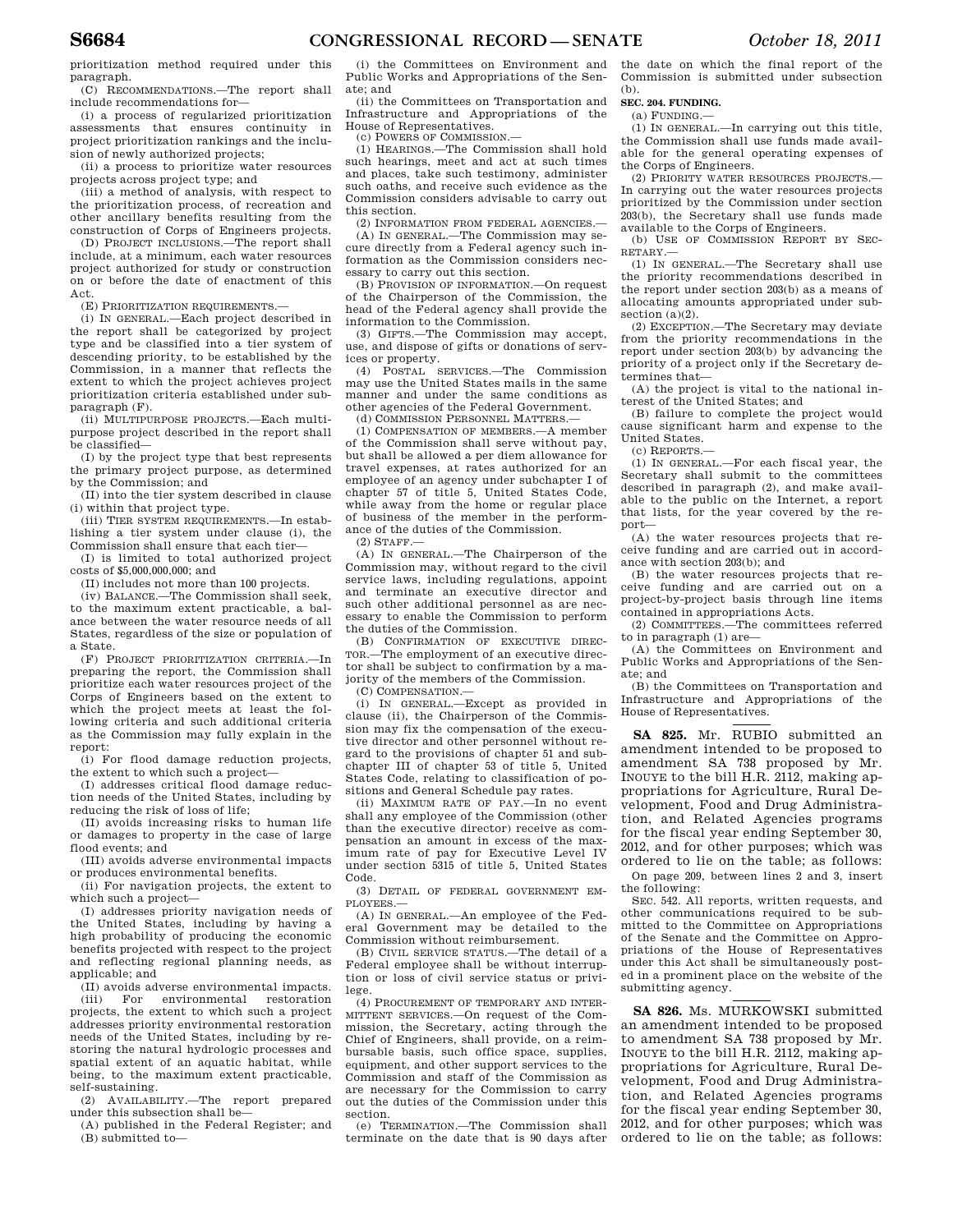On page 108, between lines 22 and 23, insert the following:

SEC. 114. None of the funds made available by this Act may be used for coastal and marine spatial planning (as defined by Executive Order 13547 (33 U.S.C. 857-19 note; relating to stewardship of the ocean, coasts, and Great Lakes)) for a State unless the Governor of the State provides written consent for such planning.

**SA 827.** Ms. STABENOW submitted an amendment intended to be proposed to amendment SA 738 proposed by Mr. INOUYE to the bill H.R. 2112, making appropriations for Agriculture, Rural Development, Food and Drug Administration, and Related Agencies programs for the fiscal year ending September 30, 2012, and for other purposes; which was ordered to lie on the table; as follows: On page 83, between lines 20 and 21, insert

the following:

**SEC. 7 .** ASIAN CARP.

(a) DEFINITIONS.—In this section: (1) CAWS.—The term ''CAWS'' means the

Chicago Area Water System. (2) DIRECTOR.—The term ''Director'' means the Director of the United States Geological

Survey. (3) HYDROLOGICAL SEPARATION.—The term ''hydrological separation'' means a physical

separation on the CAWS that— (A) would disconnect the Mississippi River

from Lake Michigan; and (B) shall be designed to be adequate in

scope to prevent the transfer of aquatic species between each of those bodies of water.

(4) SECRETARY.—The term ''Secretary'' means the Secretary of the Army, acting through the Chief of Engineers.

(5) STUDY.—The term ''study'' means the feasibility study described in subsection  $(b)(1)$ .

(b) FEASIBILITY STUDY.—

(1) IN GENERAL.—Not later than 30 days after the date of enactment of this Act, the Secretary, pursuant to section 206 of the Flood Control Act of 1958 (Public Law 85–500; 72 Stat. 317), shall initiate a study of the watersheds of the following rivers (including the tributaries of the rivers) that drain directly into Lake Michigan:

(A) The Illinois River, at and in the vicinity of Chicago, Illinois.

(B) The Chicago River in the State of Illinois.

(C) The Calumet River in the States of Illinois and Indiana.

(2) PURPOSE OF STUDY.—The purpose of the study shall be to determine the feasibility and best means of implementing the hydrological separation of the Great Lakes and Mississippi River Basins to prevent the introduction or establishment of populations of aquatic nuisance species between the Great Lakes and Mississippi River Basins through the CAWS and other aquatic pathways.

(3) REQUIREMENTS OF STUDY.—

(A) OPTIONS.—The study shall include options to address—

(i) flooding;

(ii) Chicago wastewater and stormwater infrastructure;

(iii) waterway safety operations; and

(iv) barge and recreational vessel traffic alternatives, which shall include—

(I) examining other modes of transportation for cargo and CAWS users; and

(II) creating engineering designs to move canal traffic from 1 body of water to another body of water without transferring aquatic species.

(B) COST-BENEFIT ANALYSIS.—The study shall contain a detailed analysis of the environmental benefits and costs of each option described in subparagraph (A).

(C) ASSOCIATION WITH OTHER STUDY.—The study shall be conducted in association with the study required under section 3061(d) of the Water Resources Development Act of 2007 (Public Law 110–114; 121 Stat. 1121).

(D) CONSULTATION.—In conducting the study, the Secretary shall consult with any relevant expert or stakeholder knowledgeable on the issues of hydrological separation and aquatic nuisance species.

(4) DEADLINE.—The Secretary shall complete the study by not later than the date that is 18 months after the date of enactment of this Act.

(c) REPORT.—

(1) IN GENERAL.—The Secretary shall prepare a report on the waterways described in  $subsection (b)(1)$  in accordance with-

(A) the purpose described in subsection  $(b)(2)$ ; and

(B) each requirement described in subsection (b)(3).

(2) DEADLINES.—The Secretary shall submit to Congress and the President—

(A) not later than 180 days after the date of enactment of this Act, an initial report under this subsection;

(B) not later than 1 year after the date of enactment of this Act, an interim report under this subsection; and

(C) not later than 18 months after the date of enactment of this Act, a final report under this subsection.

(d) FEDERAL EXPENSE REQUIREMENT.—The Secretary shall carry out this section at full Federal expense.

(e) PRESIDENTIAL OVERSIGHT.—The President, or the Council on Environmental Quality, acting as a designee of the President, shall oversee the study to ensure the thoroughness and timely completion of the study.

(f) RESPONSE TO ADDITIONAL THREATS.—

(1) MONITORING CONNECTING WATERS.—To identify additional threats that could allow Asian Carp to enter the Great Lakes Basin, the Director, in cooperation with the Director of the United States Fish and Wildlife Service, shall monitor and survey all waters that connect to the Great Lakes Basin or could connect to the Great Lakes Basin due to—

(A) flooding;

(B) underground hydrological connection; or

(C) human-made diversion.

(2) RESPONSE TO ADDITIONAL THREATS.—As soon as practicable after the date of identification of a threat under paragraph (1), the Director, in cooperation with the Director of the United States Fish and Wildlife Service, shall—

(A) prioritize each threat; and

(B) help identify means to impede the passage of Asian Carp to the Great Lakes Basin.

(3) CONSULTATION WITH OTHER ACTORS.—In carrying out paragraphs (1) and (2), the Director, in cooperation with the Director of the United States Fish and Wildlife Service, shall consult with each relevant—

(A) Federal agency;

(B) State; and

(C) stakeholder.

**SA 828.** Mr. UDALL of Colorado submitted an amendment intended to be proposed to amendment SA 738 proposed by Mr. INOUYE to the bill H.R. 2112, making appropriations for Agriculture, Rural Development, Food and Drug Administration, and Related Agencies programs for the fiscal year ending September 30, 2012, and for other purposes; which was ordered to lie on the table; as follows:

On page 10, line 19, strike ''\$265,987,000'' and insert ''\$261,987,000''.

On page 15, line 12, strike ''\$25,948,000'' and insert '\$29,948,000'

On page 15, line 25, strike ''\$5,988,000'' and insert ''\$9,988,000''.

**SA 829.** Mr. BEGICH submitted an amendment intended to be proposed to amendment SA 738 proposed by Mr. INOUYE to the bill H.R. 2112, making appropriations for Agriculture, Rural Development, Food and Drug Administration, and Related Agencies programs for the fiscal year ending September 30, 2012, and for other purposes; which was ordered to lie on the table; as follows:

On page 371, after line 7 add the following: SEC. 237. (a) Notwithstanding the amount made available under the heading ''NATIVE AMERICAN HOUSING BLOCK GRANTS'' under the heading ''PUBLIC AND INDIAN HOUSING'' under the heading DEPARTMENT OF HOUSING AND URBAN DEVELOPMENT under this division, there shall be available for the Native American Housing Block Grants program, as authorized under title I of the Native American Housing Assistance and Self-Determination Act of 1996, \$705,300,000, to remain available until expended.

(b) Notwithstanding any other provision of this Act, the amount made available or authorized to be appropriated for fiscal year 2012 for each program, project, or activity authorized under this division and the amendments made by this division (except the program described in subsection (a)) shall be reduced on a pro rata basis by a total of \$55,300,000.

**SA 830.** Mr. BEGICH submitted an amendment intended to be proposed to amendment SA 738 proposed by Mr. INOUYE to the bill H.R. 2112, making appropriations for Agriculture, Rural Development, Food and Drug Administration, and Related Agencies programs for the fiscal year ending September 30, 2012, and for other purposes; which was ordered to lie on the table; as follows:

On page 371, after line 7 add the following: SEC. 237. (a) Notwithstanding the amount made available under the heading ''NATIVE AMERICAN HOUSING BLOCK GRANTS'' under the heading ''PUBLIC AND INDIAN HOUSING'' under the heading DEPARTMENT OF HOUSING AND URBAN DEVELOPMENT under this division, there shall be available for the Native American Housing Block Grants program, as authorized under title I of the Native American Housing Assistance and Self-Determination Act of 1996, \$705,300,000, to remain available until expended.

(b) Notwithstanding any other provision of this Act, the amount made available or authorized to be appropriated for fiscal year 2012 for each program, project, or activity authorized under this amendments made by this division (except the program described in subsection (a)) shall be reduced on a pro rata basis by a total of \$55,300,000.

**SA 831.** Mr. BINGAMAN submitted an amendment intended to be proposed to amendment SA 769 proposed by Mr. VITTER to the amendment SA 738 proposed by Mr. INOUYE to the bill H.R. 2112, making appropriations for Agriculture, Rural Development, Food and Drug Administration, and Related Agencies programs for the fiscal year ending September 30, 2012, and for other purposes; which was ordered to lie on the table; as follows: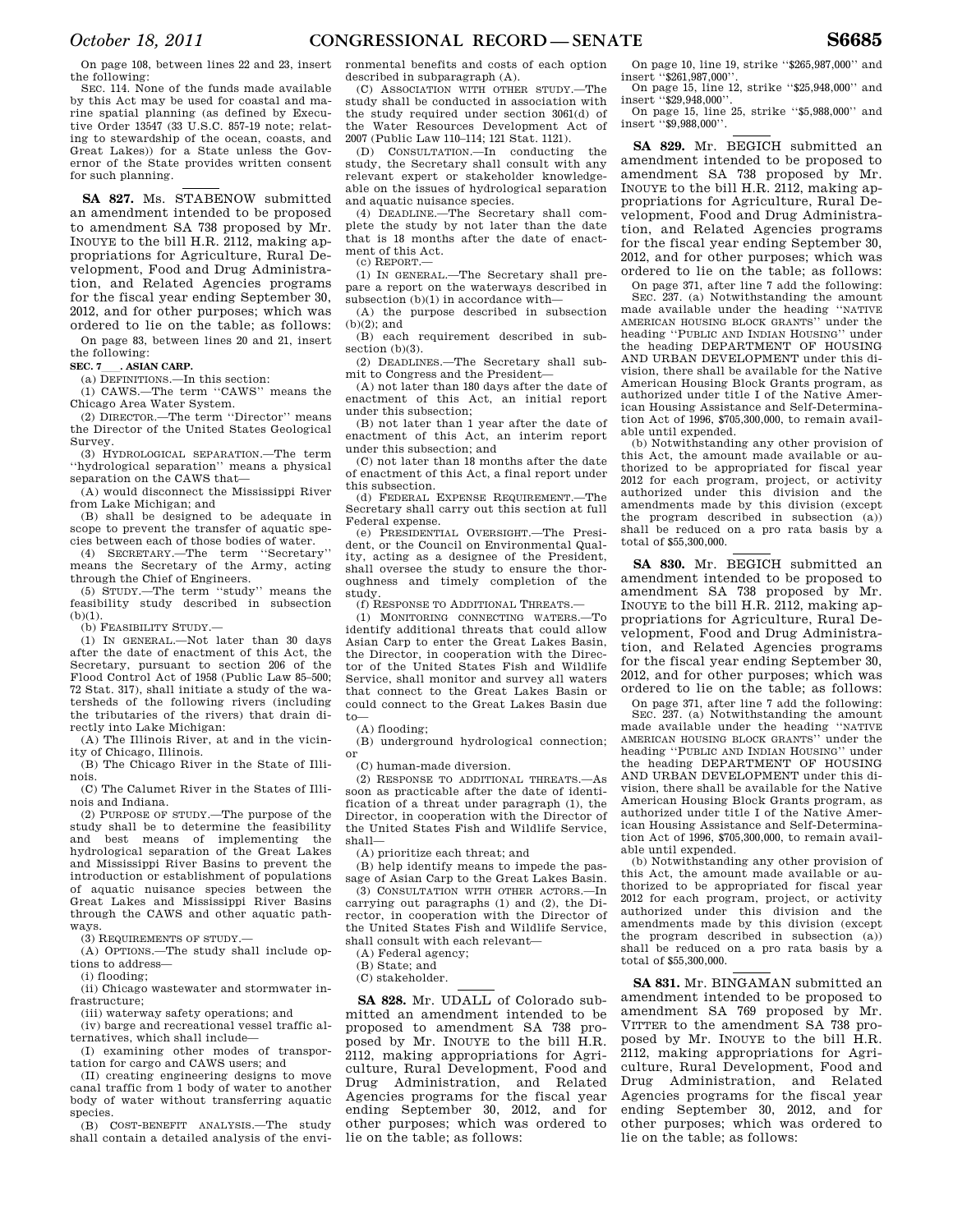On page 1 of the amendment, strike line 10 and insert the following: ''Act: *Provided*, That notwithstanding other any provision of law, the practices and policies of the Food and Drug Administration and Bureau of Customs and Border Protection, in effect on January 1, 2004, with respect to the importation of prescription drugs into the United States by an individual, on the person of such individual, for personal use, shall remain in effect.''.

**SA 832.** Mr. SESSIONS submitted an amendment intended to be proposed to amendment SA 738 proposed by Mr. INOUYE to the bill H.R. 2112, making appropriations for Agriculture, Rural Development, Food and Drug Administration, and Related Agencies programs for the fiscal year ending September 30, 2012, and for other purposes; which was ordered to lie on the table; as follows: Beginning on page 53, strike line 9 and all

that follows through page 54, line 8, and insert the following:

#### SUPPLEMENTAL NUTRITION ASSISTANCE PROGRAM

For necessary expenses to carry out the Food and Nutrition Act of 2008 (7 U.S.C. 2011 et seq.), \$71,173,308,000, of which \$3,000,000,000, to remain available through September 30, 2013, shall be placed in reserve for use only in such amounts and at such times as may become necessary to carry out program operations: *Provided*, That funds provided herein shall be expended in accordance with section 16 of the Food and Nutrition Act of 2008: *Provided further*, That this appropriation shall be subject to any work registration or workfare requirements as may be required by law: *Provided further*, That funds made available for Employment and Training under this heading shall remain available until expended, notwithstanding section 16(h)(1) of the Food and Nutrition Act of 2008: *Provided further*, That of the funds made available under this heading, \$1,000,000 may be used to provide nutrition education services to state agencies and Federally recognized tribes participating in the Food Distribution Program on Indian Reservations: *Provided further*, That funds made available under this heading may be available to enter into contracts and employ staff to conduct studies, evaluations, or to conduct activities related to program integrity provided that such activities are authorized by the Food and Nutrition Act of 2008.

**SA 833.** Mr. COBURN submitted an amendment intended to be proposed by him to the bill H.R. 2112, making appropriations for Agriculture, Rural Development, Food and Drug Administration, and Related Agencies programs for the fiscal year ending September 30, 2012, and for other purposes; which was ordered to lie on the table; as follows: At the appropriate place, insert the fol-

lowing:<br>SEC. None of the funds made available by this Act may be used by the Secretary of

Agriculture to provide direct payments under section 1103 or 1303 of the Food, Conservation, and Energy Act of 2008 (7 U.S.C. 8713, 8753).

**SA 834.** Mr. PAUL submitted an amendment intended to be proposed by him to the bill H.R. 2112, making appropriations for Agriculture, Rural Development, Food and Drug Administration, and Related Agencies programs for the fiscal year ending September 30, 2012, and for other purposes; which was ordered to lie on the table; as follows:

At the appropriate place, insert the following:<br>SEC.

SEC.  $\Box$ . None of the funds made available under this Act may be used to take any action (including any administrative, civil, criminal, or other action) that would prohibit, interfere with, regulate, or otherwise restrict the interstate traffic of milk, or a milk product, that is unpasteurized and packaged for direct human consumption, if the restriction is based on the determination that, solely because the milk or milk product is unpasteurized, the milk or milk product is adulterated, misbranded, or otherwise in violation of Federal law.

**SA 835.** Mr. PAUL (for himself and Mr. VITTER) submitted an amendment intended to be proposed by him to the bill H.R. 2112, making appropriations for Agriculture, Rural Development, Food and Drug Administration, and Related Agencies programs for the fiscal year ending September 30, 2012, and for other purposes; which was ordered to lie on the table; as follows:

At the appropriate place, insert the following:<br>SEC.

SEC. \_\_\_\_. Notwithstanding any other provision of law, no funds appropriated under any division of this Act shall be used to implement or enforce Executive Order 13502 (issued February 6, 2009).

**SA 836.** Mr. LAUTENBERG (for himself, Mr. SANDERS, Mr. MENENDEZ, and Mrs. GILLIBRAND) submitted an amendment intended to be proposed by him to the bill H.R. 2112, making appropriations for Agriculture, Rural Development, Food and Drug Administration, and Related Agencies programs for the fiscal year ending September 30, 2012, and for other purposes; which was ordered to lie on the table; as follows:

On page 88, between lines 8 and 9, insert the following:

For an additional amount for ''Economic Development Assistance Programs'' for expenses related to disaster relief, long-term recovery, and restoration of infrastructure in areas that received a major disaster designation in 2011 pursuant to the Robert T. Stafford Disaster Relief and Emergency Assistance Act (42 U.S.C. 5122(2)), \$365,000,000, to remain available until expended: Provided, That such amount is designated by Congress as being for disaster relief pursuant to section  $25I(b)(2)(D)$  of the Balanced Budget and Emergency Deficit Control Act of 1985 (Public Law 99–177), as amended.

**SA 837.** Mr. SCHUMER (for himself and Mrs. GILLIBRAND) submitted an amendment intended to be proposed by him to the bill H.R. 2112, making appropriations for Agriculture, Rural Development, Food and Drug Administration, and Related Agencies programs for the fiscal year ending September 30, 2012, and for other purposes; which was ordered to lie on the table; as follows: On page 83, between lines 20 and 21, insert

the following:<br>SEC. **ASSISTANCE FOR DISASTER-AF-**

# **FECTED PRODUCERS.**

(a) DEFINITIONS.—In this section: (1) DISASTER COUNTY.—The term ''disaster county'' means—

(A) a county included in the geographical area covered by a qualifying natural disaster declaration; and

(B) each county contiguous to a county described in subparagraph (A).

(2) DISASTER-AFFECTED PRODUCER.—The term ''disaster-affected producer'' means an eligible producer on a farm (as defined in section 531(a) of the Federal Crop Insurance Act (7 U.S.C. 1531(a))) that suffered losses in a disaster county in an insurable commodity or noninsurable commodity during the 2011 crop year due to damaging weather or other conditions relating to a natural disaster.

(3) QUALIFYING NATURAL DISASTER DECLARA-TION.—The term ''qualifying natural disaster declaration'' means a major disaster or emergency designated by the President in 2011 due to damaging weather or other conditions under the Robert T. Stafford Disaster Relief and Emergency Assistance Act (42 U.S.C. 5121 et seq.).

(b) SUPPLEMENTAL AGRICULTURAL DISASTER ASSISTANCE PROGRAM.—In the case of a disaster-affected producer that does not meet the requirements of paragraph (1) of section 531(g) of the Federal Crop Insurance Act (7 U.S.C. 1531(g)), the Secretary of Agriculture shall waive that paragraph if the disaster-affected producer—

(1) pays a fee in an amount equal to the applicable noninsured crop assistance program fee or catastrophic risk protection plan fee required under that paragraph for the 2011 crop year to the Secretary not later than 90 days after the date of enactment of this Act; and

(2)(A) in the case of each insurable commodity of the disaster-affected producer, excluding grazing land, agree to obtain a policy or plan of insurance under subtitle A of the Federal Crop Insurance Act (7 U.S.C. 1501 et seq.) (excluding a crop insurance pilot program under that subtitle) for the next insurance year for which crop insurance is available to the eligible producers on the farm; and

(B) in the case of each noninsurable commodity of the disaster-affected producer, agree to file the required paperwork, and pay the administrative fee by the applicable State filing deadline, for the noninsured crop disaster assistance program established by section 196 of the Federal Agriculture Improvement and Reform Act of 1996 (7 U.S.C. 7333) for the next year for which a policy is available.

(c) EMERGENCY SPENDING.—

(1) DISASTER RELIEF.—The amount made available under this section for major disaster counties (within the meaning of the Robert T. Stafford Disaster Relief and Emergency Assistance Act (42 U.S.C. 5121 et seq.)) is designated by Congress as being for disaster relief pursuant to section 251(b)(2)(D) of the Balanced Budget and Emergency Deficit Control Act of 1985 (2 U.S.C. 901(b)(2)(D)).

(2) EMERGENCY REQUIREMENT.—Amounts made available under this section for emergency presidential declarations (within the meaning of the Robert T. Stafford Disaster Relief and Emergency Assistance Act (42 U.S.C. 5121 et seq.)) or contiguous counties are designated by Congress as being for an emergency requirement pursuant to section  $251(b)(2)(A)(i)$  of the Balanced Budget and Emergency Deficit Control Act of 1985 (2 U.S.C. 901(b)(2)(A)(i)).

(d) EFFECTIVE DATE.—This section takes effect on the date of enactment of this Act.

**SA 838.** Mrs. GILLIBRAND (for herself and Mr. SCHUMER) submitted an amendment intended to be proposed by her to the bill H.R. 2112, making appropriations for Agriculture, Rural Development, Food and Drug Administration, and Related Agencies programs for the fiscal year ending September 30,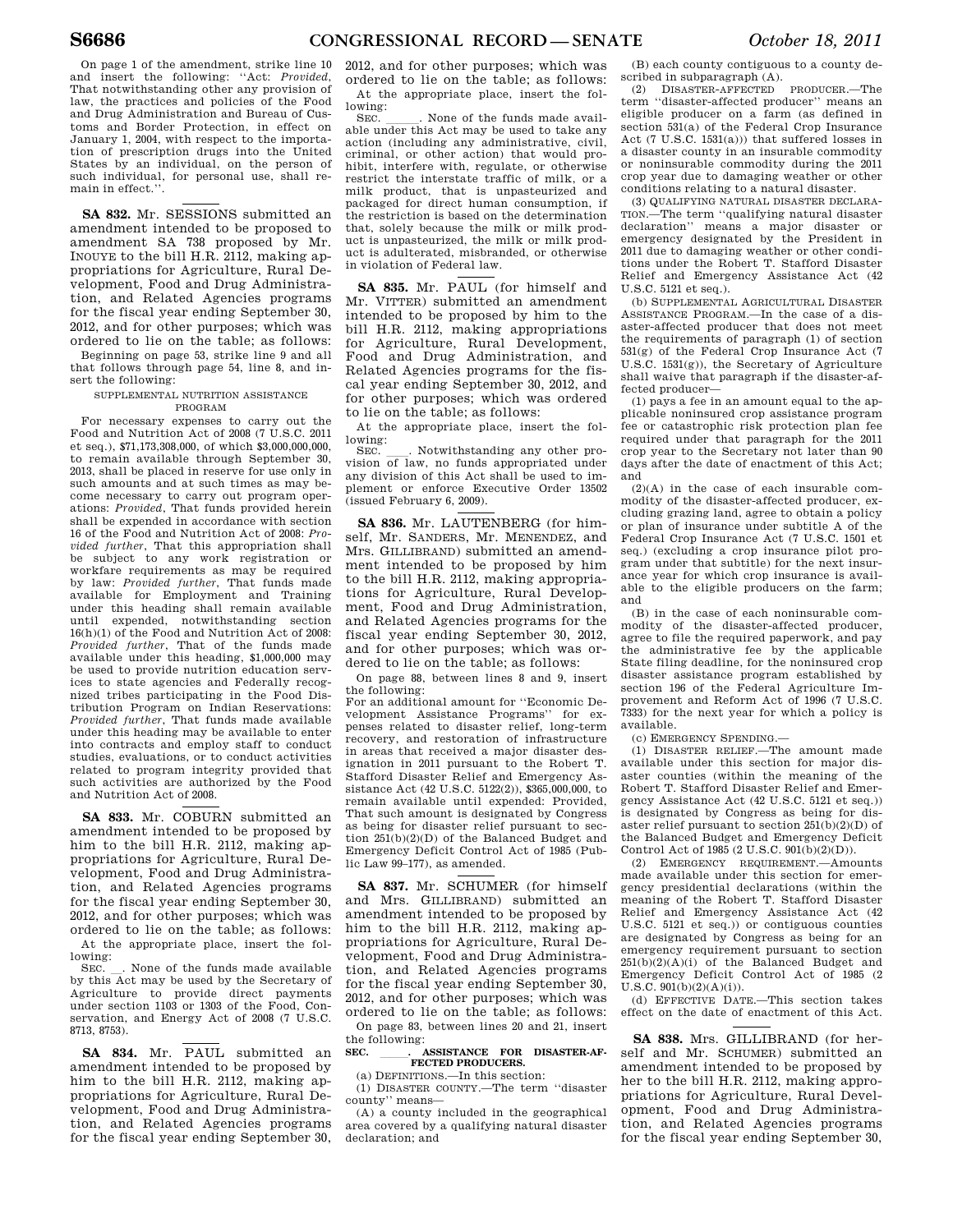2012, and for other purposes; which was ordered to lie on the table; as follows: On page 82, line 10, strike ''\$78,000,000'' and

insert ''\$155,700,000''. On page 83, line 11, strike ''\$31,000,000'' and insert ''\$188,200,000''.

**SA 839.** Mr. CONRAD (for himself, Mr. LEAHY, Mr. SANDERS, Mrs. GILLIBRAND, Mr. HOEVEN, Mr. MENEN-DEZ, and Mr. LAUTENBERG) submitted an amendment intended to be proposed by him to the bill H.R. 2112, making appropriations for Agriculture, Rural Development, Food and Drug Administration, and Related Agencies programs for the fiscal year ending September 30 2012, and for other purposes; which was ordered to lie on the table; as follows: On page 316, after line 23 add the following:

For an additional amount for the ''Community Development Fund'', for necessary expenses related to disaster relief, long-term recovery, and restoration of infrastructure, housing, and economic revitalization resulting from a major disaster designation pursuant to the Robert T. Stafford Disaster Relief and Emergency Assistance Act (42 U.S.C. 5122(2)) in 2011, \$600,000,000, to remain available until expended, for activities authorized under title I of the Housing and Community Development Act of 1974 (Public Law 93–383): *Provided*, That the amount provided under this heading is designated by Congress as being for disaster relief pursuant to section  $251(b)(2)(D)$  of the Balanced Budget and Emergency Deficit Control Act of 1985 (Public Law 99–177), as amended: *Provided further*, That such additional amount shall be subject to the same terms and conditions as any other amounts provided under this heading.

**SA 840.** Mr. BINGAMAN submitted an amendment intended to be proposed to amendment SA 769 proposed by Mr. VITTER to the amendment SA 738 proposed by Mr. INOUYE to the bill H.R. 2112, making appropriations for Agriculture, Rural Development, Food and Drug Administration, and Related Agencies programs for the fiscal year ending September 30, 2012, and for other purposes; which was ordered to lie on the table; as follows:

On page 1 of the amendment, strike line 10 and insert the following: ''Act: *Provided*, That notwithstanding any other provision of law, the practices and policies of the Food and Drug Administration and Bureau of Customs and Border Protection, in effect on January 1, 2004, with respect to the importation of prescription drugs into the United States by an individual, on the person of such individual, for personal use, shall remain in effect with respect to such importation by individuals from countries other than Canada.''.

**SA 841.** Mr. TESTER submitted an amendment intended to be proposed by him to the bill H.R. 2112, making appropriations for Agriculture, Rural Development, Food and Drug Administration, and Related Agencies programs for the fiscal year ending September 30, 2012, and for other purposes; which was ordered to lie on the table; as follows: On page 77, line 25, insert ''in excess of

\$5,000,000'' before the semicolon at the end. On page 83, between lines 20 and 21, insert

the following:<br>SEC. SEC.  $\qquad \qquad$  Notwithstanding any other provision of this Act, each amount provided

by this Act to administration accounts of the Department of Agriculture is reduced by the pro rata percentage required to reduce the total amount provided to those accounts by \$5,000,000.

**SA 842.** Mr. PAUL submitted an amendment intended to be proposed by him to the bill H.R. 2112, making appropriations for Agriculture, Rural Development, Food and Drug Administration, and Related Agencies programs for the fiscal year ending September 30, 2012, and for other purposes; which was ordered to lie on the table; as follows: On page 83, between lines 20 and 21, insert

the following:

SEC.  $\frac{1}{\sqrt{2}}$ . None of the funds appropriated or otherwise made available by this Act shall be used to pay the salaries and expenses of personnel to provide to a person or legal entity (as defined in section 1001(a) of the Food Security Act of 1985 (7 U.S.C. 1308(a)) any benefit described in section  $1001D(b)(1)(C)$  of that Act  $(7 \text{ U.S.C. } 1308-3a(b)(1)(C))$  during a crop, fiscal, or program year, as appropriate, if—

(1) the person is deceased; or

(2) the average adjusted gross income (as defined in section 1001D(a)(1) of that Act) of the person or legal entity exceeds \$250,000.

**SA 843.** Mr. HELLER submitted an amendment intended to be proposed by him to the bill H.R. 2112, making appropriations for Agriculture, Rural Development, Food and Drug Administration, and Related Agencies programs for the fiscal year ending September 30, 2012, and for other purposes; which was ordered to lie on the table; as follows:

After section 217 of title II of division B, insert the following:

SEC. 218. None of the funds made available by this Act may be used to require a person licensed under section 923 of title 18, United States Code, to report information to the Department of Justice regarding the sale of multiple rifles or shotguns to the same person.

**SA 844.** Mr. HATCH (for himself, Mr. MORAN, Mr. INHOFE, Mr. ISAKSON, Mr. CHAMBLISS, Ms. AYOTTE, Mr. HOEVEN, Mr. SHELBY, Mr. NELSON of Nebraska, and Mr. HELLER) submitted an amendment to be proposed to amendment SA 738 proposed by Mr. INOUYE ot the bill H.R. 2112, making appropriations for Agriculture, Rural Development, Food and Drug Administration, and Related Agencies programs for the fiscal year ending September 30, 2012, and for other purposes; which was ordered to lie on the table; as follows:

On page 121, line 17, insert ''or hereafter'' after ''herein''. On page 121, line 23, insert ''or hereafter''

after ''herein''. On page 122, line 11, insert '', hereafter,''

after ''That''. On page 124, line 13, insert '', hereafter,''

after ''That''. On page 124, line 17, insert '', hereafter,''

after ''That''. On page 124, line 21, insert '', hereafter,'' after ''That''.

On page 179, line 13, strike ''None of'' and insert ''Hereafter, none of''.

On page 181, line 3, strike ''The Bureau'' and insert ''For fiscal year 2012 and thereafter, the Bureau''.

On page 184, line 14, insert ''hereafter,'' after ''treaty,''.

On page 186, line 19, insert ''hereafter,'' after ''law,''.

**SA 845.** Mr. THUNE submitted an amendment intended to be proposed to amendment SA 738 proposed by Mr. INOUYE to the bill H.R. 2112, making appropriations for Agriculture, Rural Development, Food and Drug Administration, and Related Agencies programs for the fiscal year ending September 30, 2012, and for other purposes; which was ordered to lie on the table; as follows:

On page 3, strike '': *Provided,*'' on line 16 and all that follows through line 23 and insert a period.

**SA 846.** Mr. THUNE submitted an amendment intended to be proposed to amendment SA 738 proposed by Mr. INOUYE to the bill H.R. 2112, making appropriations for Agriculture, Rural Development, Food and Drug Administration, and Related Agencies programs for the fiscal year ending September 30, 2012, and for other purposes; which was ordered to lie on the table; as follows: On page 150, strike line 23 and all that fol-

lows through page 151, line 4.

**SA 847.** Mr. THUNE submitted an amendment intended to be proposed to amendment SA 738 proposed by Mr. INOUYE to the bill H.R. 2112, making appropriations for Agriculture, Rural Development, Food and Drug Administration, and Related Agencies programs for the fiscal year ending September 30, 2012, and for other purposes; which was ordered to lie on the table; as follows:

On page 176, strike lines 5 through 9.

**SA 848.** Mr. THUNE submitted an amendment intended to be proposed to amendment SA 738 proposed by Mr. INOUYE to the bill H.R. 2112, making appropriations for Agriculture, Rural Development, Food and Drug Administration, and Related Agencies programs for the fiscal year ending September 30, 2012, and for other purposes; which was ordered to lie on the table; as follows:

On page 3, strike '': *Provided,*'' on line 16 and all that follows through line 23 and insert a period.

On page 150, strike line 23 and all that follows through page 151, line 4.

On page 176, strike lines 5 through 9.

**SA 849.** Mr. RUBIO (for himself, Mr. WICKER, Mr. NELSON of Florida, Ms. LANDRIEU, and Mr. SHELBY) submitted an amendment intended to be proposed to amendment SA 738 proposed by Mr. INOUYE to the bill H.R. 2112, making appropriations for Agriculture, Rural Development, Food and Drug Administration, and Related Agencies programs for the fiscal year ending September 30, 2012, and for other purposes; which was ordered to lie on the table; as follows: On page 153, after line 24, add the following:

#### **SEC. 218. EVALUATION OF GULF COAST CLAIMS FACILITY.**

The Attorney General shall identify an independent auditor to evaluate the claims determination methodologies of the Gulf Coast Claims Facility.

**SA 850.** Mr. DURBIN submitted an amendment intended to be proposed by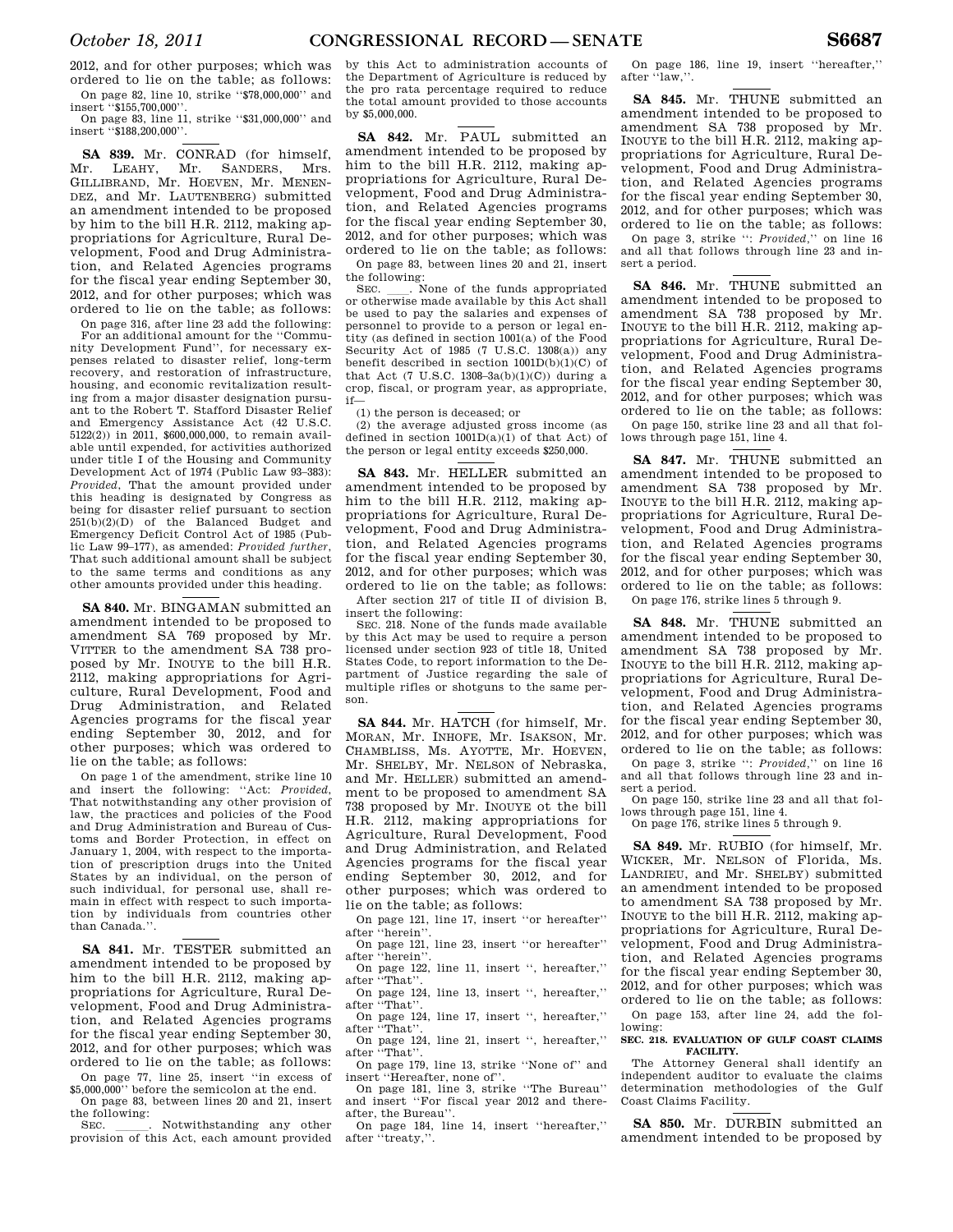2012, and for other purposes; which was ordered to lie on the table; as follows: At the appropriate place in division A, in-

sert the following:<br>SEC. \_\_\_. Not later than 1 year after the SEC.  $\quad$  Not later than 1 year after the date of enactment of this Act, the Government Accountability Office shall conduct an assessment, and submit to Congress a report on the results of such assessment, of the effectiveness and utility of the adverse event reporting system since 2007, including—

(1) the actions being taken, if any, by the Food and Drug Administration to ensure that dietary supplement manufacturers are reporting adverse events;

(2) how the adverse event reporting system informs the public of the efforts of the Food and Drug Administration to protect consumers; and

(3) to what extent the Food and Drug Administration has implemented the recommendations made by the Government Accountability Office in its 2009 report on dietary supplements.

**SA 851.** Mr. MERKLEY submitted an amendment intended to be proposed to amendment SA 738 proposed by Mr. INOUYE to the bill H.R. 2112, making appropriations for Agriculture, Rural Development, Food and Drug Administration, and Related Agencies programs for the fiscal year ending September 30, 2012, and for other purposes; which was ordered to lie on the table; as follows:

On page 264, between lines 9 and 10, insert the following:

#### **SEC. 153. BUYING GOODS PRODUCED IN THE UNITED STATES.**

(a) COMPLIANCE.—None of the funds made available for freight rail transportation projects under this title may be expended by any entity unless the entity agrees that such expenditures will comply with the requirements under this section.

(b) PREFERENCE.—

(1) IN GENERAL.—Notwithstanding any other provision of law, the Secretary of Transportation may not obligate any funds appropriated for a freight rail transportation project under this title or provide direct loans or loan guarantees under section 502 of the Railroad Revitalization and Regulatory Reform Act of 1976 (45 U.S.C. 822) unless all the steel, iron, and manufactured products used in the project are produced in the United States.

(2) WAIVER.—The Secretary of Transportation may waive the application of paragraph (1) in circumstances in which the Secretary determines that—

 $(A)$  such application would be inconsistent with the public interest;

(B) such materials and products produced in the United States are not produced in a sufficient and reasonably available amount or are not of a satisfactory quality; or

(C) inclusion of domestic material would increase the cost of the overall project by more than 25 percent.

(c) LABOR COSTS.—For purposes of this subsection (b)(2)(C), labor costs involved in final assembly shall not be included in calculating the cost of components.

(d) MANUFACTURING PLAN.—The Secretary of Transportation shall prepare, in conjunction the Secretary of Commerce, a manufacturing plan that—

(1) promotes the production of products in the United States that are the subject of waivers granted under subsection  $(b)(2)(B);$ 

(2) addresses how such products may be produced in a sufficient and reasonably available amount, and in a satisfactory quality, in the United States; and

(3) addresses the creation of a public database for the waivers granted under subsection  $(b)(2)(B)$ .

(e) WAIVER NOTICE AND COMMENT.—If the Secretary of Transportation determines that a waiver of subsection (b)(1) is warranted, the Secretary, before the date on which such determination takes effect, shall—

(1) post the waiver request and a detailed written justification of the need for such waiver on the Department of Transportation's public website;

(2) publish a detailed written justification of the need for such waiver in the Federal Register; and

(3) provide notice of such determination and an opportunity for public comment for a reasonable period of time not to exceed 15 days.

(f) STATE REQUIREMENTS.—The Secretary of Transportation may not impose any limitation on amounts made available for freight rail transportation projects under this title that—

(1) restricts a State from imposing requirements that are more stringent than the requirements under this section on the use of articles, materials, and supplies mined, produced, or manufactured in foreign countries, in projects carried out with such assistance; or

(2) prohibits any recipient of such amounts from complying with State requirements authorized under paragraph (1).

(g) CERTIFICATION.—The Secretary of Transportation may authorize a manufacturer or supplier of steel, iron, or manufactured goods to correct, after bid opening, any certification of noncompliance or failure to properly complete the certification (except for failure to sign the certification) under this section if such manufacturer or supplier attests, under penalty of perjury, and establishes, by a preponderance of the evidence, that such manufacturer or supplier submitted an incorrect certification as a result of an inadvertent or clerical error.

(h) REVIEW.—Any entity adversely affected by an action by the Department of Transportation under this section is entitled to seek judicial review of such action in accordance with section 702 of title 5, United States Code.

(i) MINIMUM COST.—The requirements under this section shall only apply to contracts for which the costs exceed \$100,000.

(j) INTERNATIONAL AGREEMENTS.—This section shall be applied in a manner consistent with United States obligations under international agreements.

(k) FRAUDULENT USE OF "MADE IN AMERICA" LAREL — An entity is ineligible to re-LABEL.—An entity is ineligible to receive a contract or subcontract made with amounts appropriated for freight rail transportation projects under this title or under section 502 of the Railroad Revitalization and Regulatory Reform Act of 1976 (45 U.S.C. 822) if a court or department, agency, or instrumentality of the Government determines that the person intentionally—

(1) affixed a ''Made in America'' label, or a label with an inscription having the same meaning, to goods sold in or shipped to the United States that are used in a project to which this section applies, but were not produced in the United States; or

(2) represented that goods described in paragraph (1) were produced in the United **States**.

**SA 852.** Mr. BEGICH submitted an amendment intended to be proposed to amendment SA 738 proposed by Mr.

INOUYE to the bill H.R. 2112, making appropriations for Agriculture, Rural Development, Food and Drug Administration, and Related Agencies programs for the fiscal year ending September 30, 2012, and for other purposes; which was ordered to lie on the table; as follows:

On page 108, between lines 22 and 23, insert the following:

SEC. 114. None of the funds made available by this Act may be used for coastal and marine spatial planning (as defined by Executive Order 13547 (33 U.S.C. 857-19 note; relating to stewardship of the ocean, coasts, and Great Lakes)) for an ocean area adjacent to a State that does not have an approved coastal zone management program under the Coastal Zone Management Act of 1972 (16 U.S.C. 1451 et seq.).

**SA 853.** Mrs. FEINSTEIN submitted an amendment intended to be proposed to amendment SA 738 proposed by Mr. INOUYE to the bill H.R. 2112, making appropriations for Agriculture, Rural Development, Food and Drug Administration, and Related Agencies programs for the fiscal year ending September 30, 2012, and for other purposes; which was ordered to lie on the table; as follows:

On page 108, between lines 22 and 23, insert the following:

#### **SEC. 114. AMERICA'S CUP.**

(a) SHORT TITLE.—This section may be cited as the ''America's Cup Act of 2011''.

(b) IN GENERAL.—Notwithstanding sections 55102, 55103, and 55111 of title 46, United States Code, an eligible vessel, operating only in preparation for, or in connection with, the 34th America's Cup competition, may position competing vessels and may transport individuals and equipment and supplies utilized for the staging, operations, or broadcast of the competition from and around the ports in the United States.

(c) DEFINITIONS.—In this section:

(1) 34TH AMERICA'S CUP.—The term ''34th America's Cup''—

(A) means the sailing competitions, commencing in 2011, to be held in the United States in response to the challenge to the defending team from the United States, in accordance with the terms of the America's Cup governing Deed of Gift, dated October 24, 1887; and

(B) if a United States yacht club successfully defends the America's Cup, includes additional sailing competitions conducted by America's Cup Race Management during the 1-year period beginning on the last date of such defense.

(2) AMERICA'S CUP RACE MANAGEMENT.—The term ''America's Cup Race Management'' means the entity established to provide for independent, professional, and neutral race management of the America's Cup sailing competitions.

(3) ELIGIBILITY CERTIFICATION.—The term ''Eligibility Certification'' means a certification issued under subsection (d).

(4) ELIGIBLE VESSEL.—The term ''eligible vessel'' means a competing vessel or supporting vessel of any registry that—

(A) is recognized by America's Cup Race Management as an official competing vessel, or supporting vessel of, the 34th America's Cup, as evidenced in writing to the Administrator of the Maritime Administration of the Department of Transportation;

(B) transports not more than 25 individuals, in addition to the crew;

(C) is not a ferry (as defined under section 2101(10b) of title 46, United States Code;

(D) does not transport individuals in pointto-point service for hire; and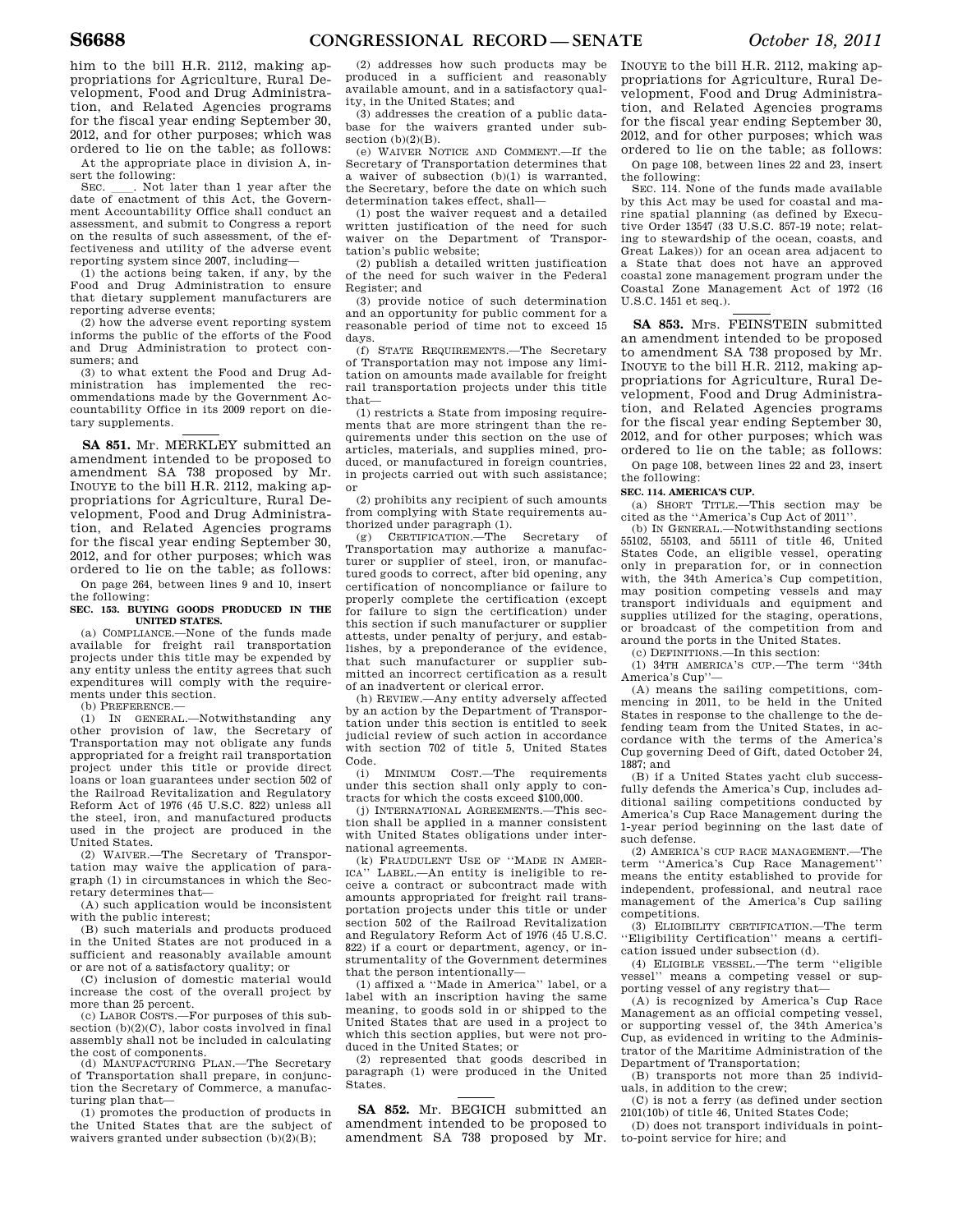(E) does not transport merchandise between ports in the United States.

(5) SUPPORTING VESSEL.—The term ''supporting vessel'' means a vessel that is operating in support of the 34th America's Cup by—

(A) positioning a competing vessel on the race course;

(B) transporting equipment and supplies utilized for the staging, operations, or broadcast of the competition; or

(C) transporting individuals who—

(i) have not purchased tickets or directly paid for their passage; and

(ii) who are engaged in the staging, operations, or broadcast of the competition, race team personnel, members of the media, or event sponsors.

(d) CERTIFICATION.—

(1) REQUIREMENT.—A vessel may not operate under subsection (b) unless the vessel has received an Eligibility Certification.

(2) ISSUANCE.—The Administrator of the Maritime Administration of the Department of Transportation is authorized to issue an Eligibility Certification with respect to any vessel that the Administrator determines, in his or her sole discretion, meets the requirements set forth in subsection (c)(4).

 $(e)$  ENFORCEMENT  $-N$ otwithstanding sections 55102, 55103, and 55111 of title 46, United States Code, an Eligibility Certification shall be conclusive evidence to the Secretary of the Department of Homeland Security of the qualification of the vessel for which it has been issued to participate in the 34th America's Cup as a competing vessel or a supporting vessel.

(f) PENALTY.—Any vessel participating in the 34th America's Cup as a competing vessel or supporting vessel that has not received an Eligibility Certification or is not in compliance with section 12112 of title 46, United States Code, shall be subject to the applicable penalties provided in chapters 121 and 551 of title 46, United States Code.

**SA 854.** Mrs. FEINSTEIN submitted an amendment intended to be proposed to amendment SA 738 proposed by Mr. INOUYE to the bill H.R. 2112, making appropriations for Agriculture, Rural Development, Food and Drug Administration, and Related Agencies programs for the fiscal year ending September 30, 2012, and for other purposes; which was ordered to lie on the table; as follows:

On page 83, between lines 20 and 21, insert the following:<br>SEC. Frior to obligating or expending

SEC. Let I Prior to obligating or expending \$118,178,100 of the funds made available under the heading ''SALARIES AND EXPENSES'' under the heading ''FARM SERVICE AGENCY'' in title I, the Secretary of Agriculture shall certify to Congress that the Farm Service Agency has enforced section 1001D of the Food Security Act of 1985 (7 U.S.C. 1308-3a) by—

(1) reviewing information and documentation regarding the average adjusted gross income of the person or legal entity collected through procedures established by the Secretary under subsection (d)(1)(B) of that section, in cooperation with the Internal Revenue Service, in order to identify all payment recipients potentially in violation of income limitations established in that section;

(2) requiring a certification by a certified public accountant or another third party that is acceptable to the Secretary that the average adjusted gross income, average adjusted gross farm income, and average adjusted gross nonfarm income of the person or legal entity potentially in violation of income limitations does not exceed the applicable limitation;

(3) reclaiming any payments made in the 2009 or 2010 crop, fiscal, or program year, as appropriate, if the Secretary determines that a person or legal entity has failed to comply with that section and should have been denied the issuance of applicable payments and benefits under subsection  $(d)(2)$  of that section;

(4) establishing statistically valid procedures under which the Secretary shall conduct targeted audits of such persons or legal entities as the Secretary determines are most likely to exceed the limitations under that section in order to verify the accuracy of the certifications of compliance with average adjusted gross income limitations in that section; and

(5) in cases in which the Secretary believes that fraudulent or false claims have led to payments in violation of that section, referring cases to the Department of Justice for prosecution under section 1001 of title 18, United States Code.

**SA 855.** Mrs. FEINSTEIN submitted an amendment intended to be proposed to amendment SA 738 proposed by Mr. INOUYE to the bill H.R. 2112, making appropriations for Agriculture, Rural Development, Food and Drug Administration, and Related Agencies programs for the fiscal year ending September 30, 2012, and for other purposes; which was ordered to lie on the table; as follows:

On page 83, between lines 20 and 21, insert the following:<br>SEC. Frior to obligating or expending

SEC. Let I Prior to obligating or expending \$118,178,100 of the funds made available under the heading ''SALARIES AND EXPENSES'' under the heading ''FARM SERVICE AGENCY'' in title I, the Secretary of Agriculture shall certify to Congress that the Farm Service Agency has enforced section 1001D of the Food Security Act of 1985 (7 U.S.C. 1308-3a) by reviewing information and documentation collected under subsection (d)(1)(B) of that section and conducting audits of farm payment recipients as required under subsection (d)(3) of that section.

**SA 856.** Mr. NELSON of Nebraska submitted an amendment intended to be proposed to amendment SA 738 proposed by Mr. INOUYE to the bill H.R. 2112, making appropriations for Agriculture, Rural Development, Food and Drug Administration, and Related Agencies programs for the fiscal year ending September 30, 2012, and for other purposes; which was ordered to lie on the table; as follows:

On page 83, between lines 20 and 21, insert the following:

SEC. 734. Notwithstanding section 1619(b)(2) of the Food, Conservation, and Energy Act of 2008 (7 U.S.C. 8791(b)(2), none of the funds appropriated or otherwise made available by this Act shall be used by the Secretary, any officer or employee of the Department of Agriculture, or any contractor or cooperator to prohibit the disclosure, on request, of the information described in that section to any State agency or any political subdivision of a State charged with implementing an agriculture or conservation program under Federal or State law.

**SA 857.** Mr. MENENDEZ (for himself, Mr. ISAKSON, and Mrs. FEINSTEIN) submitted an amendment intended to be proposed by him to the bill H.R. 2112, making appropriations for Agriculture, Rural Development, Food and Drug Administration, and Related Agencies programs for the fiscal year ending September 30, 2012, and for other purposes; which was ordered to lie on the table; as follows:

At the appropriate place, insert the following:

## **SEC.** l**. HOUSING LOAN LIMIT EXTENSIONS.**

(a) FEDERAL HOUSING ADMINISTRATION.— Notwithstanding any other provision of law, for mortgages for which a Federal Housing Administration case number has been assigned during the period beginning on the date of enactment of this Act and ending on December 31, 2013, the dollar amount limitation on the principal obligation for purposes of section 203 of the National Housing Act (12 U.S.C. 1709) shall be considered to be, except for purposes of section 255(g) of such Act (12 U.S.C. 1715 $z$ -20 $(g)$ ), the greater of-

(1) the dollar amount limitation on the principal obligation of a mortgage determined under section 203(b)(2) of the National Housing Act (12 U.S.C. 1709(b)(2)); or

(2) the dollar amount limitation that was prescribed for such size residence for such area for 2008 pursuant to section 202 of the Economic Stimulus Act of 2008 (Public Law 110–185; 122 Stat. 620).

(b) FANNIE MAE AND FREDDIE MAC LOAN LIMIT EXTENSION.—

(1) IN GENERAL.—Notwithstanding any other provision of law, for mortgage loans originated during the period beginning on the date of enactment of this Act and ending on December 31, 2013, the limitation on the maximum original principal obligation of a mortgage that may be purchased by the Federal National Mortgage Association or the Federal Home Loan Mortgage Corporation shall be the greater of—

(A) the limitation in effect at the time of the purchase of the mortgage loan, as determined pursuant to section 302(b)(2) of the Federal National Mortgage Association Charter Act  $(12 \text{ U.S.C. } 1717(b)(2))$  or section 305(a)(2) of the Federal Home Loan Mortgage Corporation Act (12 U.S.C. 1454(a)(2)), respectively; or

(B) the limitation that was prescribed for loans originated during the period beginning on July 1, 2007 and ending on December 31, 2008, pursuant to section 201 of the Economic Stimulus Act of 2008 (Public Law 110-185, 122 Stat. 619).

(2) PREMIUM LOAN FEE.—

(A) IN GENERAL.—Notwithstanding any other provision of law, the Federal Housing Finance Agency shall, by rule or order, impose a premium loan fee to be charged by the Federal National Mortgage Association and the Federal Home Loan Mortgage Corporation with respect to mortgage loans made eligible for purchase by the Federal National Mortgage Association and the Federal Home Loan Mortgage Corporation by a higher limitation provided under paragraph (1)(B), annually during the life of the loan, of 15 basis points of the unpaid principal balance of the mortgage, to achieve an estimated \$300,000,000 from the revenue raised from such fees.

(B) PREMIUM LOAN FEE STRUCTURE.—The premium loan fee is independent of any guarantee fees, upfront or ongoing, charged to the borrower, and the premium loan fee shall not be affected by changes in guarantee fees. (3) USE OF FEES.—

(A) IN GENERAL.—The fees imposed under paragraph (2) by the Federal Housing Finance Agency shall be deposited in the fund established under subparagraph (C), and shall be used to pay for costs associated with maintaining loan limits established under this section.

(B) SUBJECT TO APPROPRIATIONS.—Amounts in the fund established under subparagraph